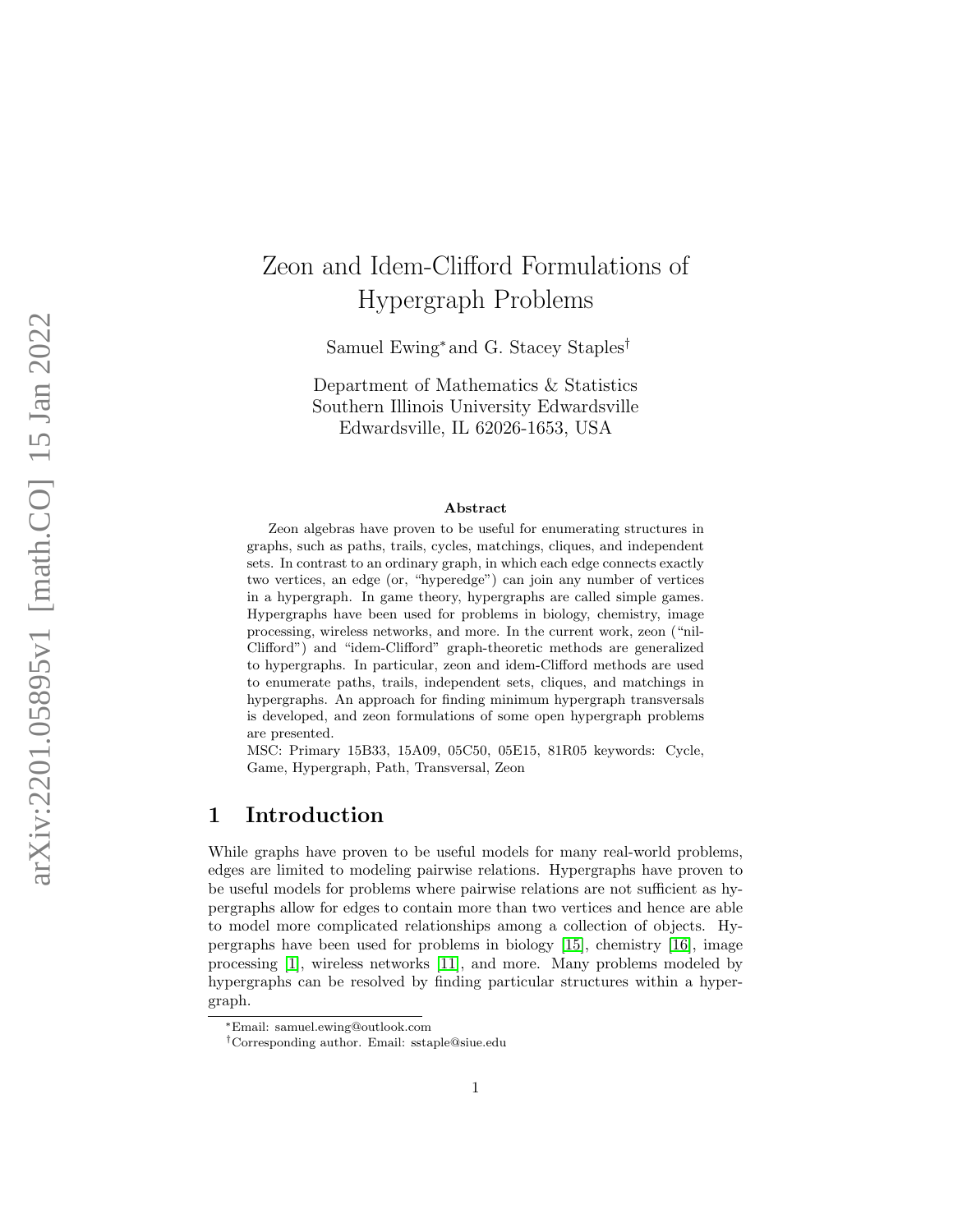Quite recently, hypergraphs have been studied for their relevance in machine learning. Neural networks are considered in [\[8\]](#page-20-1), random walks and their applications to image segmentation are considered in [\[4\]](#page-20-2). Hypergraph learning is applied to social media networks in [\[7\]](#page-20-3), while hypergraph partitioning is applied to document clustering in [\[13\]](#page-20-4). Biological applications include cancer outcome prediction [\[14\]](#page-21-2).

This paper offers a new approach to revealing some structures in a hypergraph via zeon and idem-Clifford algebras. Combinatorial properties of zeon algebras have proven to be useful for solving many graph-theoretic problems [\[21\]](#page-21-3), [\[22\]](#page-21-4), [\[24\]](#page-21-5). In previous works, zeons have been used to enumerate paths, cycles, matchings, and cliques in (ordinary) graphs. We extend these results to the hypergraph setting and present a new approach to finding minimum transversals of a hypergraph, an important problem with many applications in computer science [\[5,](#page-20-5) [6\]](#page-20-6). The approach lends itself to symbolic computation; examples herein have been computed using Mathematica.

The paper is laid out as follows. Necessary terminology regarding graphs and hypergraphs is given in Section [2,](#page-1-0) along with definitions of essential algebraic structures; i.e., zeon, idem-Clifford, and generalized zeon algebras. Section [3](#page-5-0) discusses applications of zeon and idem-Clifford algebras to enumeration problems on graphs and hypergraphs. In particular, we extend results for paths, cliques and independent sets, and matchings to the hypergraph setting. We also provide an idem-Clifford approach to finding minimum hypergraph transversals in this section. In Section [4,](#page-18-0) some open hypergraph problems are reformulated in terms of zeon and idem-Clifford algebras. The paper closes with concluding remarks and potential future work in Section [5.](#page-19-1)

# <span id="page-1-0"></span>2 Preliminaries

To begin, we provide a brief overview of the necessary graph and hypergraph terminology.

### 2.1 Basic Graph and Hypergraph Theory

The following definitions can be found in [\[11\]](#page-20-0), but it should be noted that hypergraph terminology is far from standardized and there are many ways to generalize the various properties of graphs.

**Definition 2.1.** A hypergraph  $H = (V, E)$  is a set V, whose elements are called vertices, together with a set  $E = \{e_1, e_2, \ldots, e_m\}$  $E = \{e_1, e_2, \ldots, e_m\}$  $E = \{e_1, e_2, \ldots, e_m\}$  of nonempty subsets<sup>1</sup> of V called hyperedges.

A hyperedge containing a single vertex is called a loop. A hyperedge which is a subset of another hyperedge is said to be included. A hypergraph containing no included hyperedges and no loops is said to be simple.

<span id="page-1-1"></span> $1A$  hypergraph whose edges consist of vertex pairs is commonly called a graph.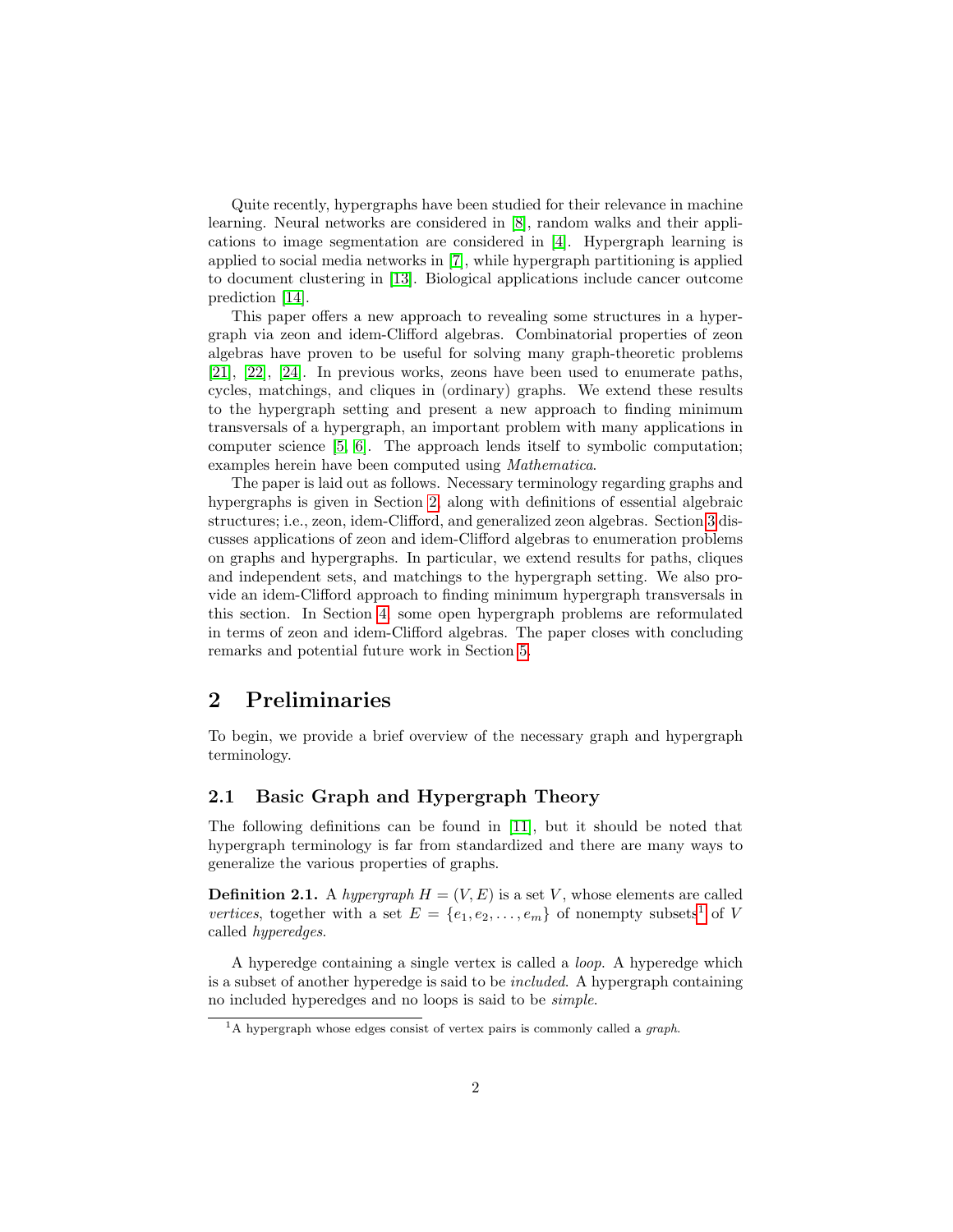

|  |  |  | $\begin{pmatrix} 1 & 1 & 1 & 0 & 0 & 0 \\ 1 & 0 & 0 & 0 & 0 & 0 \\ 1 & 0 & 0 & 1 & 0 & 0 \\ 0 & 1 & 1 & 0 & 1 & 0 \\ 0 & 0 & 1 & 0 & 0 & 1 \\ 0 & 0 & 0 & 1 & 1 & 1 \\ 0 & 1 & 0 & 0 & 0 & 0 \end{pmatrix}$ |
|--|--|--|-------------------------------------------------------------------------------------------------------------------------------------------------------------------------------------------------------------|
|  |  |  |                                                                                                                                                                                                             |
|  |  |  |                                                                                                                                                                                                             |
|  |  |  |                                                                                                                                                                                                             |
|  |  |  |                                                                                                                                                                                                             |
|  |  |  |                                                                                                                                                                                                             |
|  |  |  |                                                                                                                                                                                                             |

<span id="page-2-0"></span>Figure 1: A hypergraph H

Figure 2: The incidence matrix of H

A hypergraph is *finite* when V and E are finite sets. The results that follow will not require the hypergraph to be simple, but all hypergraphs will be considered finite unless stated otherwise.

Two vertices  $v_i, v_j \in V$  are *adjacent* if there is at least one hyperedge containing both  $v_i$  and  $v_j$ . If a hyperedge e contains vertex v, we say that they are incident to each other. The degree of a vertex is the number of hyperedges incident to the vertex.

A matrix is often useful to represent incidence relations in a hypergraph.

**Definition 2.2.** The *incidence matrix* of a hypergraph  $H$  is the matrix  $C$  whose rows represent vertices of H and whose columns represent hyperedges of H with entries defined by

$$
C_{ij} = \begin{cases} 1 & \text{if } v_i \in e_j \\ 0 & \text{otherwise.} \end{cases}
$$

It is often difficult to work with arbitrary hypergraphs given the differing sizes of hyperedges. One may wish to force hyperedges to be a particular size. A hypergraph is said to be r-uniform if each hyperedge in the hypergraph has cardinality r. Note that ordinary simple graphs are 2-uniform hypergraphs.

### 2.2 Zeon and idem-Clifford Algebras

In this section we define the algebraic structures we will use to model various hypergraph problems.

#### 2.2.1 Zeon Algebras

The *n-particle zeon algebra*,  $\mathfrak{Z}_n$ , is the real abelian algebra generated by the set  $\{\zeta_i : 1 \leq i \leq n\}$  along with the unit scalar  $1 = \zeta_{\emptyset}$  subject to the following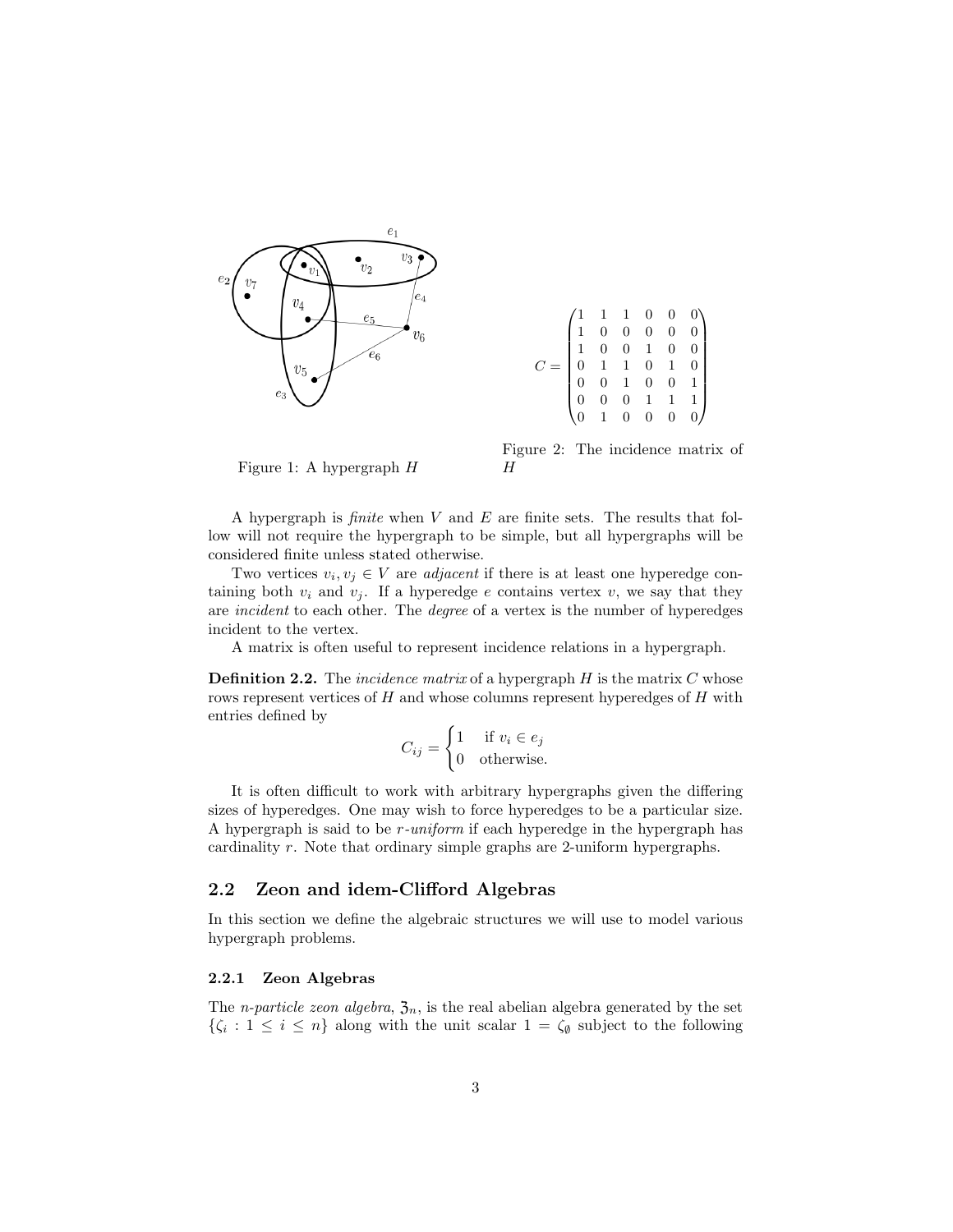multiplication rules:

$$
\zeta_i \zeta_j = \zeta_j \zeta_i \quad \text{for} \quad i \neq j,
$$
  

$$
\zeta_i^2 = 0 \quad \text{for} \quad 1 \leq i \leq n.
$$

Let [n] denote the n-set  $\{1, 2, ..., n\}$  and denote the power set of [n] by  $2^{[n]}$ . Let the *multi-index notation*  $\zeta_I$  denote the product

$$
\zeta_I = \prod_{i \in I} \zeta_i
$$

for any  $I \in 2^{[n]}$ . The algebra  $\mathfrak{Z}_n$  is spanned by the collection  $\{\zeta_I : I \in 2^{[n]}\}\$  of basis blades. Accordingly, each element  $u \in \mathfrak{Z}_n$  has a canonical expansion of the form  $u = \sum_I u_I \zeta_I$ , where  $u_I \in \mathbb{R}$  for each  $I \in 2^{[n]}$ .

**Remark 2.3.** To simplify notation, generators will be denoted simply by  $\zeta_i$ rather than  $\zeta_{\{i\}}$ . This convention will be extended to all algebras introduced henceforth.

It is often convenient to separate the scalar (grade-0) part of a zeon element from the rest of it. Given  $z \in \mathfrak{Z}_n$ , we write  $\Re z = \langle z \rangle_0$  for the scalar part of z and  $\mathfrak{D}z = z - \Re z$  for the dual part of z.

The scalar sum of  $u \in \mathfrak{Z}_n$  is defined to be the sum of scalar coefficients in u with respect to the canonical basis; i.e.,

$$
\langle \langle u \rangle \rangle = \left\langle \left\langle \sum_{I} u_i \zeta_I \right\rangle \right\rangle = \sum_{I} u_I.
$$

Zeon algebras have proven to be useful in enumeration problems on graphs where certain configurations are forbidden, such as in the enumeration of matchings and self-avoiding walks. To perform such enumerations, one constructs algebraic representations of the graph using elements of a zeon algebra. The nilpotent property of the generators can then be exploited to cancel unwanted configurations through multiplication. It is also often useful to consider nilpotent zeons other than generators.

**Definition 2.4.** Given a nilpotent element  $u \in \mathfrak{Z}_n$ , the *degree of nilpotency* of u is the smallest positive integer  $\kappa(u)$  such that  $u^{\kappa(u)} = 0$ .

**Definition 2.5.** For a zeon  $u \neq 0$ , it is useful to define the *minimal grade* of u by

$$
\sharp u = \begin{cases} \min \left\{ k \in \mathbb{N} : \langle \mathfrak{D} u \rangle_k \neq 0 \right\} & \mathfrak{D} u \neq 0, \\ 0 & u = \mathfrak{R} u. \end{cases}
$$

Note that  $\mathbf{u} = 0$  if and only if u is trivial.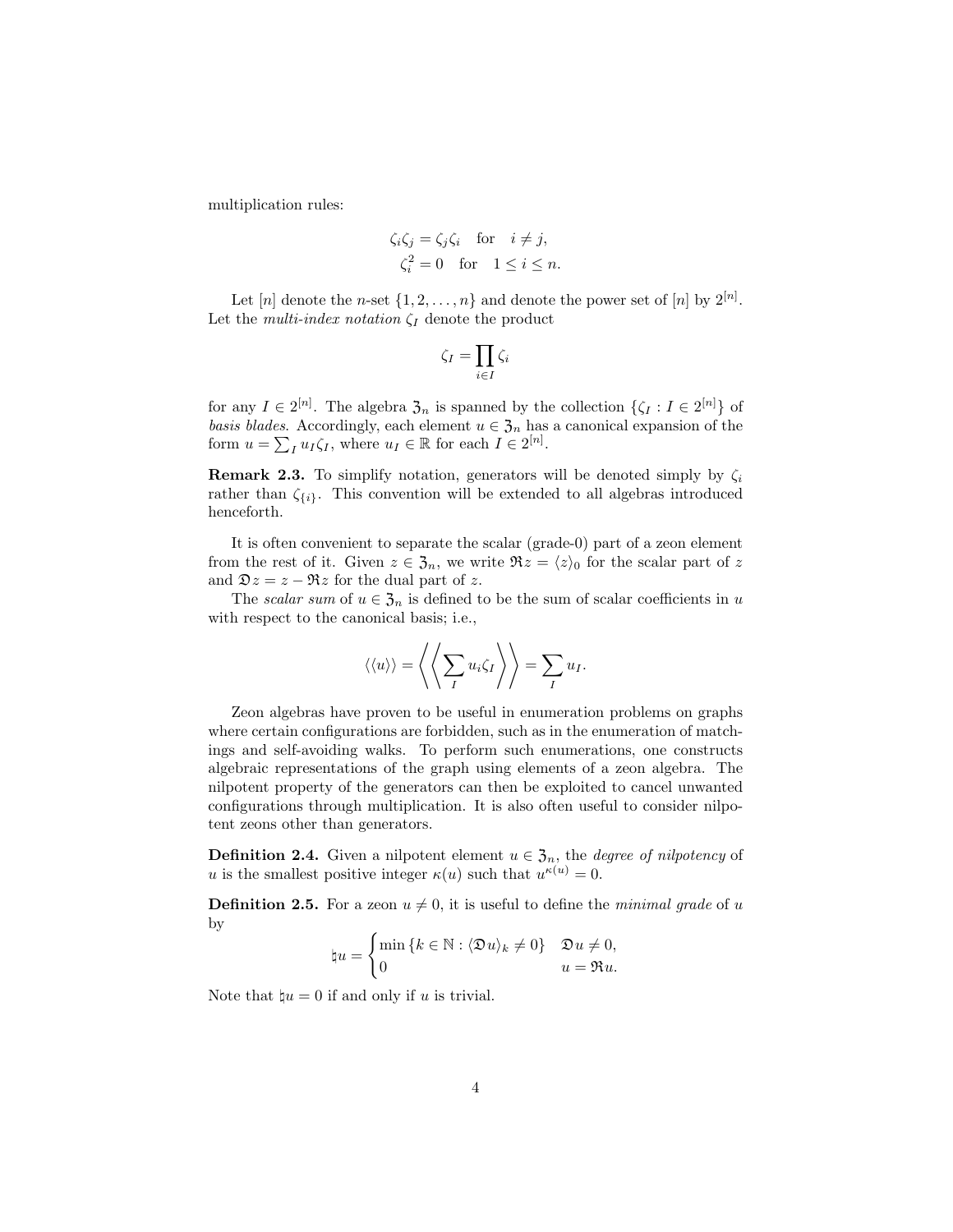#### 2.2.2 Generalized Zeon Algebras

Generalized zeons were introduced in  $[20]$ . Observing that the sum of k zeon generators is nilpotent of index  $k + 1$ , e.g.  $(\zeta_1 + \zeta_2 + \cdots + \zeta_k)^k = k! \zeta_{\{1,2,\ldots,k\}}$ and  $(\zeta_1 + \zeta_2 + \cdots + \zeta_k)^{k+1} = 0$ , it is possible to construct nilpotent elements having any finite index of nilpotency within a zeon algebra of sufficiently high dimension.

**Definition 2.6.** For positive integer n, let  $\mathbf{s} = (s_1, \ldots, s_n) \in \mathbb{N}^n$  be an ntuple of positive integers. Then, the zeon algebra of signature s (or s-zeon algebra), denoted here by  $\mathfrak{Z}_s$ , is the real associative algebra generated by the collection  $\left\{\nu_i: 1 \leq i \leq n\right\}$  along with the scalar  $1 = \nu_{\varnothing}$ , subject to the following multiplication rules:

- $\nu_i \nu_j = \nu_j \nu_i$  for all  $1 \leq i, j \leq n;$ <br>  $s_i s_j s_i$
- $\nu_i^k = 0$  if and only if  $k \geq s_i$ ;
- $\nu_i \nu_j = 0$  if and only  $i = j$  and  $s_i = 2$ .

**Example 2.7.** The algebra  $\mathfrak{Z}_{(2,3,5)}$  has three generators:  $\begin{cases} \nu_1, \nu_2, \nu_3 \\ 2 & 3 \end{cases}$  $\Big\}$ . These generators are pairwise commutative and each is nilpotent. In particular,  $\nu_1^2 =$ 0,  $\nu_2^3 = 0$ , and  $\nu_3^5 = 0$ . General products are computed using distributivity and associativity. For example,

$$
\left(\nu_2 + 2\nu_1\right)^2 = \nu_2^2 + 4\nu_1\nu_2,
$$
  

$$
\left(1 - \nu_1 + \nu_3^2\right)\nu_3^3 = \nu_3^3 - \nu_1\nu_3^3.
$$

#### 2.2.3 Idem-Clifford Algebras

We can also consider algebras whose generators are idempotent rather than nilpotent. While combinatorial properties of these algebras have not been explored as deeply, we will later show how the idempotent property of the generators can be used to avoid redundant information when enumerating certain graph and hypergraph structures. These algebras have also been used in Boolean satisfiability problems in [\[3\]](#page-20-7) and are defined as follows.

The *n*-generator idem-Clifford algebra,  $\mathfrak{I}_n$ , is the real abelian algebra generated by the set  $\{\varepsilon_i \mid 1 \leq i \leq n\}$  along with the scalar  $1 = \varepsilon_{\emptyset}$  subject to the following multiplication rules:

$$
\varepsilon_i \varepsilon_j = \varepsilon_j \varepsilon_i \quad \text{for} \quad i \neq j, \text{ and}
$$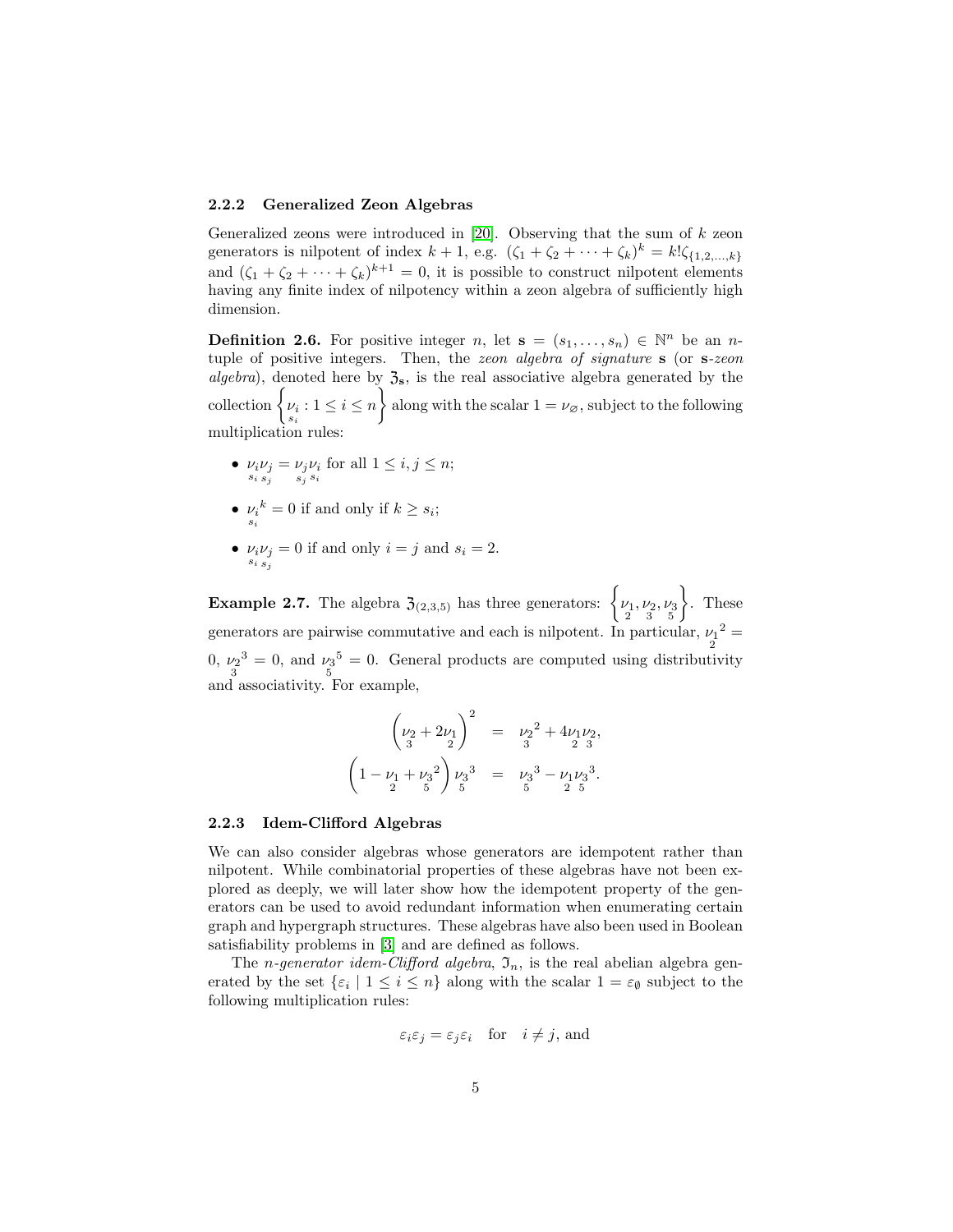$$
\varepsilon_i^2 = \varepsilon_i
$$
 for  $1 \le i \le n$ .

With multi-index notation in mind, each element  $u \in \mathfrak{I}_n$  has the expansion

$$
u = \sum_{I \in 2^{[n]}} u_I \varepsilon_I
$$

where  $u_I \in \mathbb{R}$  for each I.

**Example 2.8.** In  $\mathfrak{I}_6$ , one finds that

$$
(\varepsilon_2 - 4\varepsilon_6)^2 = \varepsilon_2 - 8\varepsilon_{\{2,6\}} + 16\varepsilon_6, (3\varepsilon_{\{1,2\}} + \varepsilon_3)(\varepsilon_1 - 2\varepsilon_4) = 3\varepsilon_{\{1,2\}} - 6\varepsilon_{\{1,2,4\}} + \varepsilon_{\{1,3\}} - 2\varepsilon_{\{3,4\}}.
$$

**Remark 2.9.** The algebras  $\mathfrak{Z}_n$  and  $\mathfrak{I}_n$  have often been denoted by  $\mathcal{Cl}_n$ <sup>nil</sup> and  $\mathcal{C}\ell_n^{\text{idem}}$ , respectively, to emphasize their relationship to Clifford algebras. In particular, these algebras can be constructed as subalgebras of Clifford algebras of appropriate signature [\[3,](#page-20-7) [20\]](#page-21-6).

### 2.3 Infinite-Dimensional Algebras

Observing that  $\mathfrak{Z}_n$  is a subalgebra of  $\mathfrak{Z}_N$  for any  $n \leq N$  and that  $\mathfrak{I}_m$  is a subalgebra of  $\mathfrak{I}_M$  for  $m \leq M$ , notation will be greatly simplified by referring only to algebras  $\mathfrak z$  and  $\mathfrak I$  with the assumption that the number of generators is sufficient for matters at hand. The notation  $\mathfrak{Z}_s$  will denote a generalized zeon algebra of signature s.

Since all graphs and hypergraphs considered here are finite, it is clear that the constructions of associated zeon, generalized zeon, and idem-Clifford elements can be achieved within algebras of sufficiently high dimension.

# <span id="page-5-0"></span>3 Hypergraph Enumeration Problems

Graph enumeration problems are problems involving counting structures in graphs such as various types of walks, matchings, cliques, independent sets, and more. Zeon algebras have been used to count self-avoiding walks on graphs, independent sets and cliques, and matchings. In this section we extend these results to the hypergraph setting. An idem-Clifford approach to enumerating minimum hypergraph transversals (and as a consequence, minimum graph coverings) is also presented.

#### 3.1 Walks on Hypergraphs

A k-walk in a graph G is a sequence of vertices  $(v_0, \ldots, v_k)$  such that there exists an edge  $\{v_i, v_{i+1}\} \in E$  for each  $0 \leq j \leq k-1$ . We call  $v_0$  the *initial vertex* and  $v_k$  the terminal vertex. A self-avoiding walk or path is a walk in which each vertex appears at most once. A *closed k*-walk is a k-walk in which  $v_0 = v_k$ . A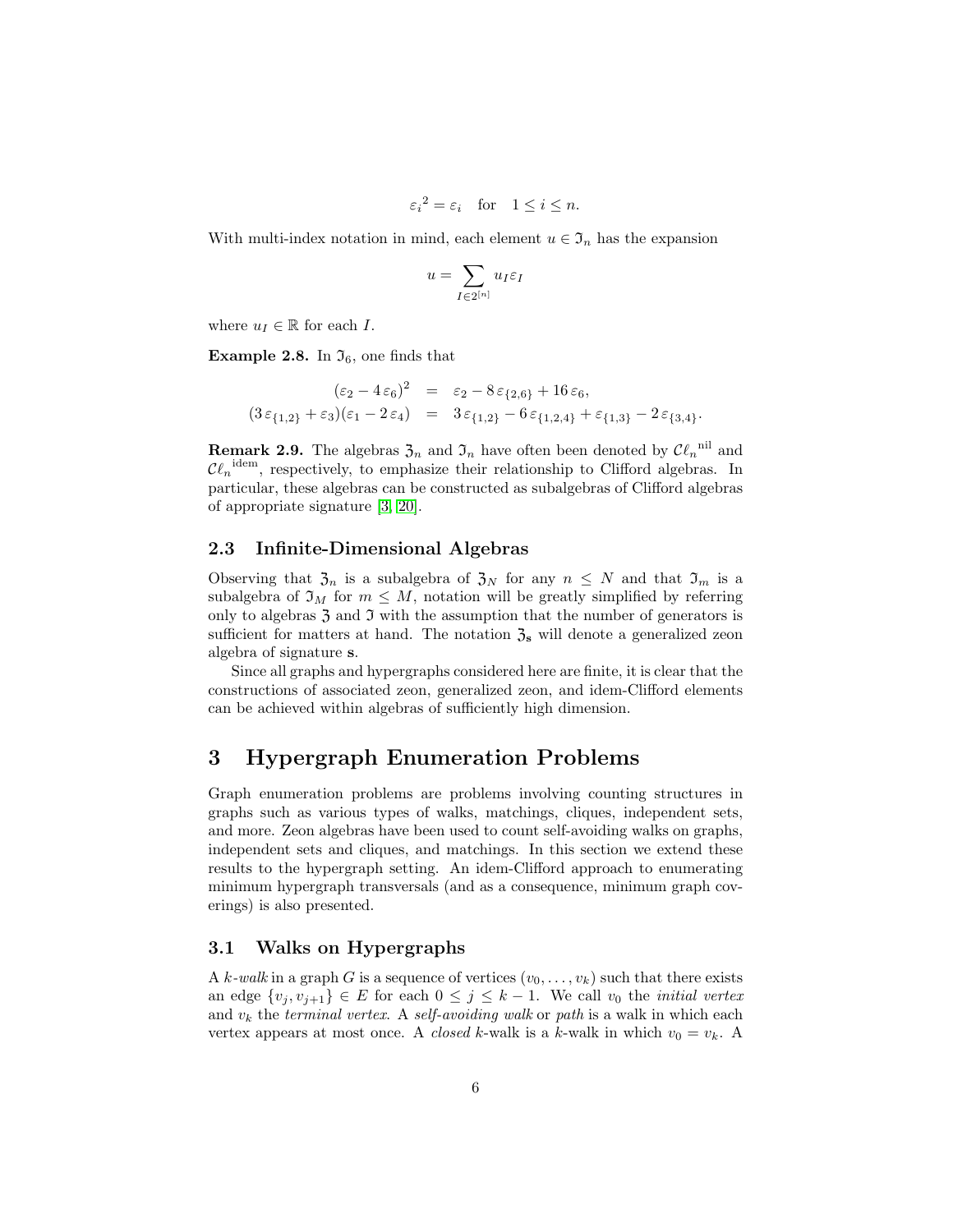$k$ -cycle is a closed  $k$ -path where we allow  $v_0$  to be repeated exactly once as the terminal vertex. A k-trail is a k-walk in which no edge is repeated.

Note that in the hypergraph case, vertices can be adjacent in any number of hyperedges so the definition of a hypergraph walk must also include information about the hyperedge set.

**Definition 3.1.** A k-walk in a hypergraph  $H = (V, E)$  is a sequence  $(v_0, e_1, v_1, \ldots, v_{k-1}, e_k, v_k)$  such that  $v_0, \ldots, v_k \in V$  and  $e_1, \ldots, e_k \in E$  have the property that  $v_{j-1}$  is adjacent to  $v_j$  in hyperedge  $e_j$  for each  $1 \leq j \leq k$ .

The notions of paths, closed walks, cycles, and trails are the same as those in ordinary graphs.

One traditional method for enumerating walks on graphs is to consider powers of the graph's adjacency matrix. However, powers of the adjacency matrix fail to distinguish between walks and paths in a graph. Nilpotent adjacency matrices were developed in [\[21\]](#page-21-3) in order to be able to make this distinction and enumerate k-paths in graphs.

Note that while an adjacency matrix for a hypergraph could be constructed in a similar fashion as for ordinary graphs, such a matrix does not correspond to a unique hypergraph. This is because the adjacency matrix does not account for the fact that vertices may be adjacent in multiple edges in the hypergraph case. Due to this, many notions of a hypergraph adjacency matrix have been considered, as discussed in [\[18\]](#page-21-7).

### 3.2 The hypergraph nilpotent adjacency matrix

We aim to construct a matrix that distinguishes between walks and paths and also retains information about the hyperedge set of a walk. To do this, we will first consider the bipartite graph representation of a hypergraph. This representation is constructed as follows: for a hypergraph  $H = (V, E)$ , let  $B_H$ be a bipartite graph whose vertex sets are  $V$  and  $E$ . Vertices  $v$  and  $e$  are adjacent in  $B_H$  when e is a hyperedge incident with v in H. The bipartite representation of the hypergraph  $H$  from Figure [1](#page-2-0) is shown in Figure [3.](#page-6-0)



<span id="page-6-0"></span>Figure 3: The bipartite representation of H.

One could apply the nilpotent adjacency matrix to this bipartite graph, however it is very restrictive in the sense that it allows for neither vertices nor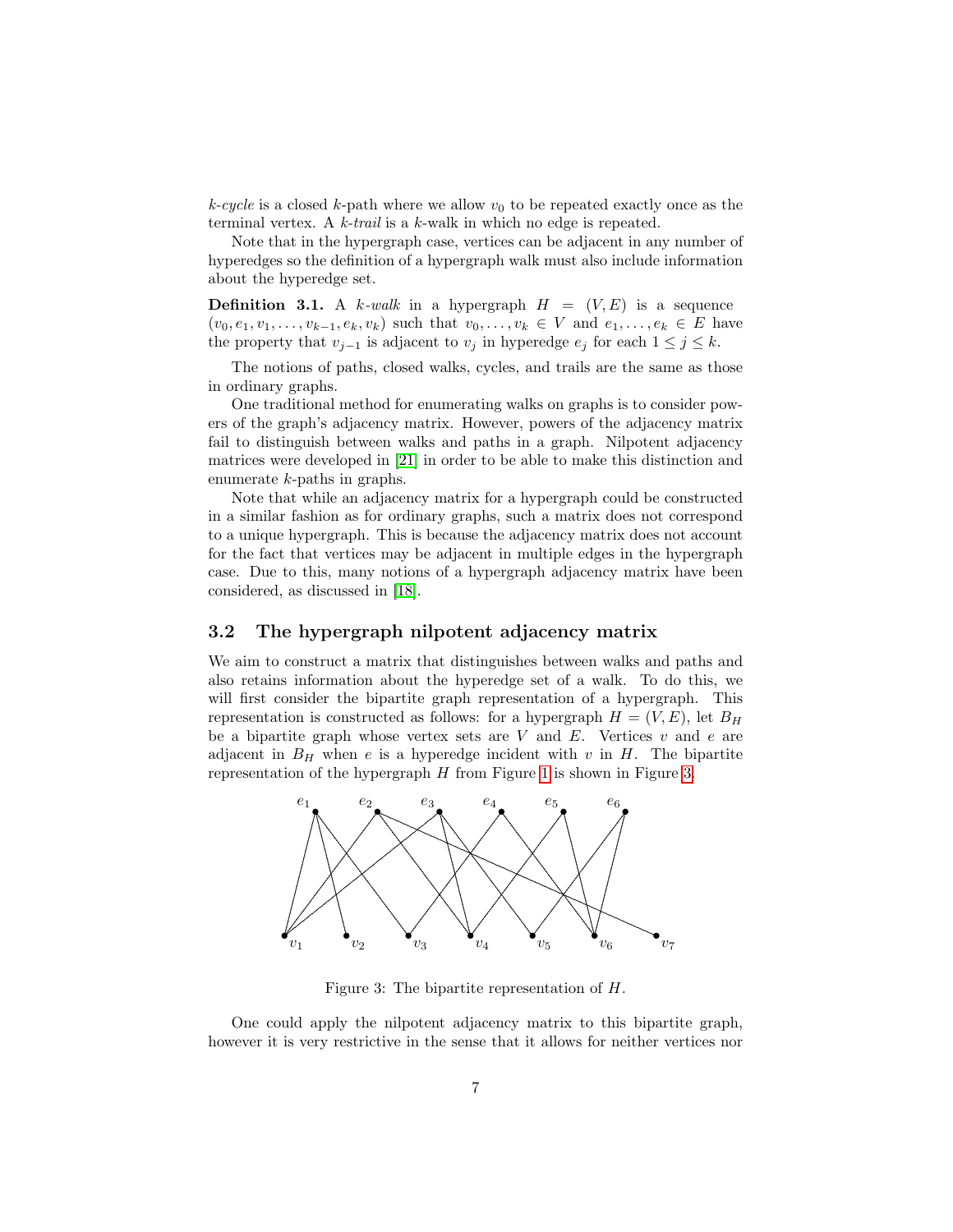hyperedges to be repeated in the corresponding hypergraph walk. We can modify the nilpotent adjacency matrix to allow for repeated hyperedges by instead labeling their corresponding vertices in  $B<sub>H</sub>$  with idem-Clifford generators. This allows one to enumerate walks in  $H$  with no repeated vertices while still maintaining information about the hyperedge set in the walk. Let  $H$  be a hypergraph with n vertices and m hyperedges. Let  $\{\varepsilon_1, \varepsilon_2, \ldots, \varepsilon_m\}$  be generators of  $\mathfrak{I}_m$ . We define the  $(n + m) \times (n + m)$  matrix  $\mathcal{B} = (b_{ij})$  by

$$
b_{ij} = \begin{cases} \varepsilon_{j-n} & \text{if } 1 \le i \le n, \ n+1 \le j \le n+m, \text{ and } v_i, e_{j-n} \text{ incident in } H \\ \zeta_j & \text{if } n+1 \le i \le n+m, \ 1 \le j \le n, \text{ and } v_j, e_{i-n} \text{ incident in } H \\ 0 & \text{otherwise.} \end{cases}
$$

If one wishes to look for a  $k$ -walk in  $H$ , one could look for a corresponding 2k-walk in  $B_H$  by taking even powers of  $\beta$ . However, it is possible to reduce the size of  $\beta$  while still maintaining all vertex and hyperedge information. First note that  $\beta$  is a block matrix consisting of zero blocks and modified incidence matrices of H. Specifically, if C is the  $n \times m$  incidence matrix of H, then B is of the form

$$
\mathcal{B} = \begin{pmatrix} 0 & X \\ Z & 0 \end{pmatrix}
$$

where X is the  $n \times m$  matrix

$$
X = C \begin{pmatrix} \varepsilon_1 & 0 & \dots & 0 \\ 0 & \varepsilon_2 & \dots & 0 \\ \vdots & \vdots & \ddots & \vdots \\ 0 & 0 & \dots & \varepsilon_m \end{pmatrix}
$$

and Z is the  $m \times n$  matrix

$$
Z = CT \begin{pmatrix} \zeta_1 & 0 & \dots & 0 \\ 0 & \zeta_2 & \dots & 0 \\ \vdots & \vdots & \ddots & \vdots \\ 0 & 0 & \dots & \zeta_n \end{pmatrix}.
$$

Now note that when looking for k-walks in H using  $\mathcal{B}$ , one is only interesting in taking even powers of  $\mathcal{B}$ . In particular, we note that  $\mathcal{B}^2$  is a block matrix of the form

$$
\mathcal{B}^2 = \begin{pmatrix} XZ & 0 \\ 0 & ZX \end{pmatrix}.
$$

Due to the block structure, higher-ordered even powers of  $\beta$  will have the same block structure. As we will soon show, all information regarding  $k$ -paths in H can be recovered from taking powers of the  $n \times n$  matrix XZ. In light of this, we propose the following definition of the nilpotent hypergraph adjacency matrix.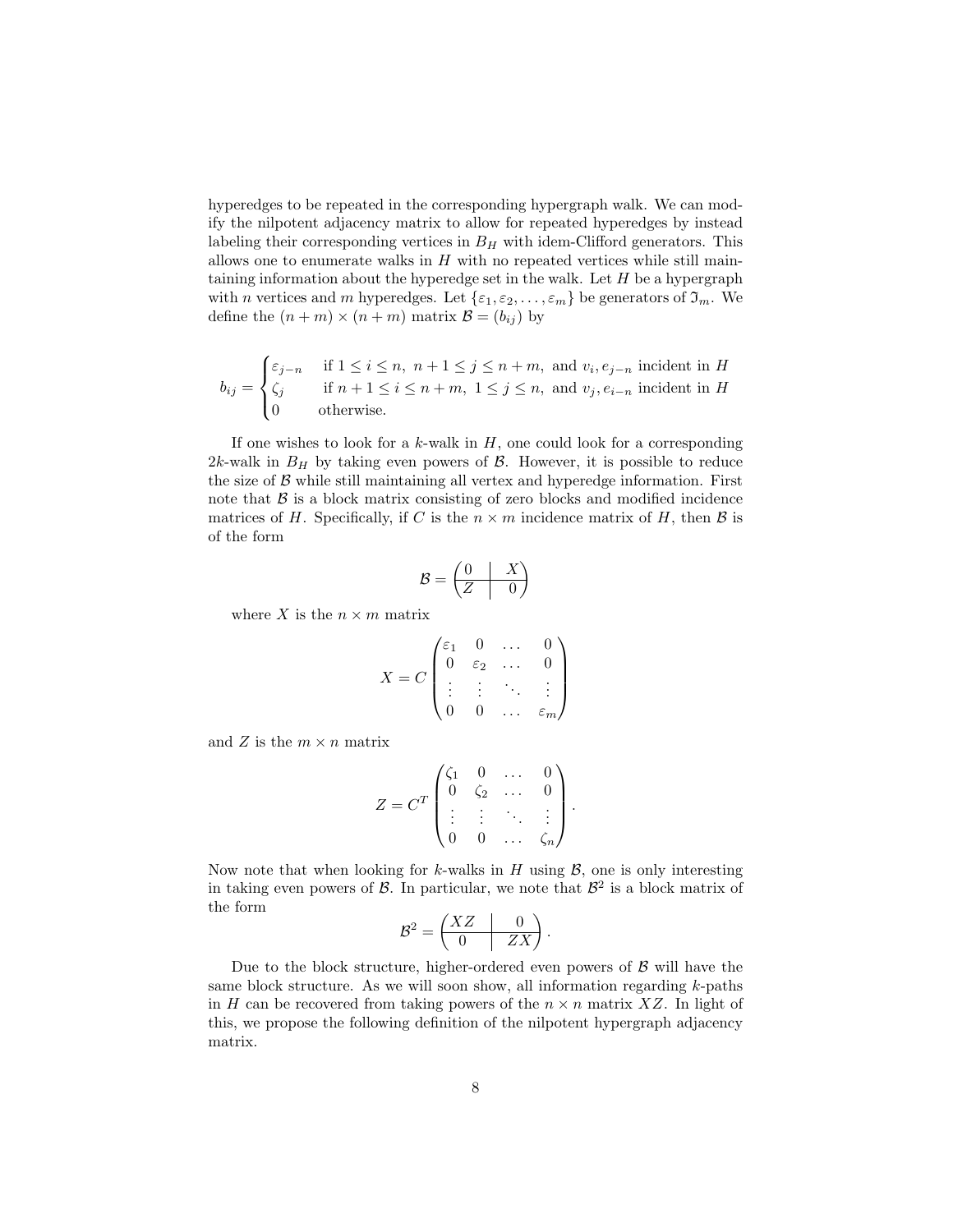**Definition 3.2.** Let  $H = (V, E)$  be a hypergraph on n vertices and m hyperedges with  $n \times m$  incidence matrix C. Let X be the  $n \times m$  matrix given by

$$
X = C \begin{pmatrix} \varepsilon_1 & 0 & \dots & 0 \\ 0 & \varepsilon_2 & \dots & 0 \\ \vdots & \vdots & \ddots & \vdots \\ 0 & 0 & \dots & \varepsilon_m \end{pmatrix}
$$

and let  $Z$  be the  $m \times n$  matrix given by

$$
Z = CT \begin{pmatrix} \zeta_1 & 0 & \dots & 0 \\ 0 & \zeta_2 & \dots & 0 \\ \vdots & \vdots & \ddots & \vdots \\ 0 & 0 & \dots & \zeta_n \end{pmatrix}
$$

.

.

The nilpotent adjacency matrix of the hypergraph H is defined to be the  $n \times n$ matrix  $\Omega = XZ$ , whose entries are elements of  $\mathfrak{Z}_n \otimes \mathfrak{I}_m$ .

**Example 3.3.** For the hypergraph  $H$  in Figure [1,](#page-2-0) we see that

$$
X = \begin{pmatrix} \varepsilon_1 & \varepsilon_2 & \varepsilon_3 & 0 & 0 & 0 \\ \varepsilon_1 & 0 & 0 & 0 & 0 & 0 \\ \varepsilon_1 & 0 & 0 & \varepsilon_4 & 0 & 0 \\ 0 & \varepsilon_2 & \varepsilon_3 & 0 & \varepsilon_5 & 0 \\ 0 & 0 & \varepsilon_3 & 0 & 0 & \varepsilon_6 \\ 0 & 0 & 0 & \varepsilon_4 & \varepsilon_5 & \varepsilon_6 \\ 0 & \varepsilon_2 & 0 & 0 & 0 & 0 \end{pmatrix}
$$

and

$$
Z = \begin{pmatrix} \zeta_1 & \zeta_2 & \zeta_3 & 0 & 0 & 0 & 0 \\ \zeta_1 & 0 & 0 & \zeta_4 & 0 & 0 & \zeta_7 \\ \zeta_1 & 0 & 0 & \zeta_4 & \zeta_5 & 0 & 0 \\ 0 & 0 & \zeta_3 & 0 & 0 & \zeta_6 & 0 \\ 0 & 0 & 0 & \zeta_4 & 0 & \zeta_6 & 0 \\ 0 & 0 & 0 & 0 & \zeta_5 & \zeta_6 & 0 \end{pmatrix}
$$

The nilpotent hypergraph adjacency matrix of  $H$  is the  $6 \times 9$  matrix

$$
\Omega = XZ = (\Omega_L \mid \Omega_C \mid \Omega_R),
$$

where  $\Omega_L$ ,  $\Omega_C$ , and  $\Omega_R$  are the following  $6 \times 3$ ,  $6 \times 1$ , and  $6 \times 3$  matrices, respectively:

$$
\Omega_L = \begin{pmatrix}\n\zeta_1(\varepsilon_1 + \varepsilon_2 + \varepsilon_3) & \zeta_2 \varepsilon_1 & \zeta_3 \varepsilon_1 \\
\zeta_1 \varepsilon_1 & \zeta_2 \varepsilon_1 & \zeta_3 \varepsilon_1 \\
\zeta_1 \varepsilon_1 & \zeta_2 \varepsilon_1 & \zeta_3 (\varepsilon_1 + \varepsilon_4) \\
\zeta_1(\varepsilon_2 + \varepsilon_3) & 0 & 0 \\
\zeta_1 \varepsilon_3 & 0 & 0 \\
0 & 0 & \zeta_3 \varepsilon_4 \\
\zeta_1 \varepsilon_2 & 0 & 0\n\end{pmatrix}
$$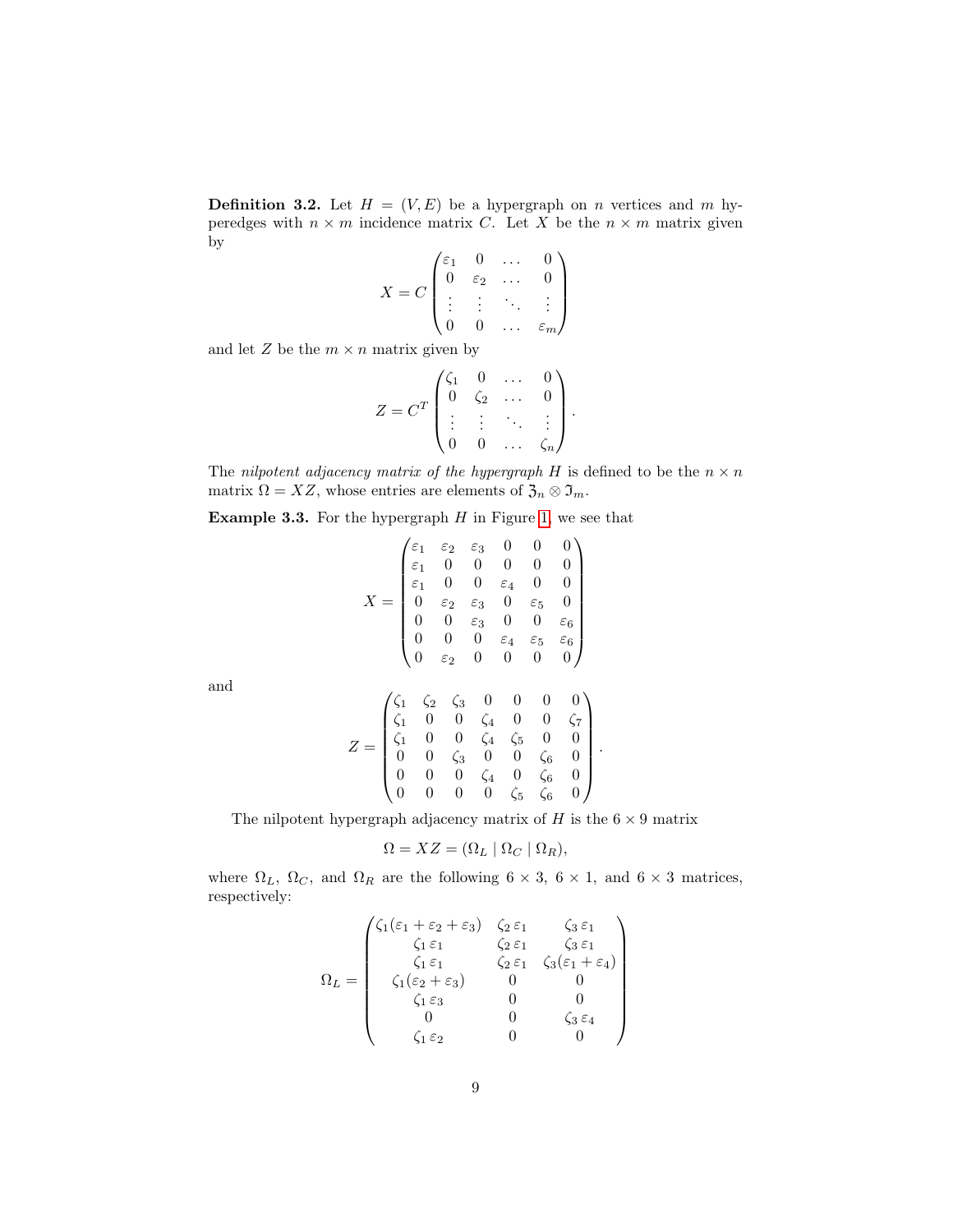$$
\Omega_C = \begin{pmatrix}\n\zeta_4(\varepsilon_2 + \varepsilon_3) \\
0 \\
0 \\
\zeta_4(\varepsilon_2 + \varepsilon_3 + \varepsilon_5) \\
\zeta_4 \varepsilon_3 \\
\zeta_4 \varepsilon_5 \\
\zeta_4 \varepsilon_2\n\end{pmatrix}
$$
\n
$$
\Omega_R = \begin{pmatrix}\n\zeta_5 \varepsilon_3 & 0 & \zeta_7 \varepsilon_2 \\
0 & 0 & 0 \\
0 & \zeta_6 \varepsilon_4 & 0 \\
0 & \zeta_6 \varepsilon_5 & \zeta_7 \varepsilon_2 \\
\zeta_5(\varepsilon_3 + \varepsilon_6) & \zeta_6 \varepsilon_6 & 0 \\
\zeta_5 \varepsilon_6 & \zeta_6(\varepsilon_4 + \varepsilon_5 + \varepsilon_6) & 0 \\
0 & 0 & \zeta_7 \varepsilon_2\n\end{pmatrix}.
$$

Define  $\langle \zeta_i |$  to denote the row vector with zeon generator  $\zeta_i$  in the *i*th column and zeros everywhere else. Define  $|j\rangle$  to denote the column vector with 1 in the *j*th row with zeros everywhere else. We can now enumerate  $k$ -paths in a hypergraph as formalized in the following result.

**Theorem 3.4.** Let  $H = (V, E)$  be a hypergraph with n vertices and m hyperedges and let  $\Omega$  be the nilpotent hypergraph adjacency matrix of H. Then for  $k \in \mathbb{N}$ and  $1 \leq i \neq j \leq n$ , we have

$$
\langle \zeta_i | \Omega^k | j \rangle = \sum_{\substack{I \subseteq V \\ |I| = k+1}} \omega_I \zeta_I \varepsilon_J,
$$

where  $\omega_I$  is the number of k-paths from  $v_i$  to  $v_j$  in H on vertex set I and hyperedge set J. Further, when  $i = j$  and  $k \geq 2$ , we have

$$
\langle i | \Omega^k | i \rangle = \sum_{\substack{I \subseteq V \\ |I| = k}} \omega_I \zeta_I \varepsilon_J,
$$

where  $\omega_I$  denotes the number of k-cycles in H based at vertex  $v_i$  on vertex set I and hyperedge set J.

*Proof.* Proof is by induction on k. By the construction of  $\Omega$ , nonzero entries of  $\Omega$  are of the form

$$
\Omega_{ij} = \zeta_j \sum_{e_{\ell}, v_i \text{incident in } H} \varepsilon_{\ell}
$$

and so

$$
\langle \zeta_{\{i\}} \mid \Omega \mid j \rangle = \zeta_{\{i,j\}} \sum_{e_{\ell}, v_i \text{incident in } H} \varepsilon_{\ell}
$$

when  $v_i$  and  $v_j$  are adjacent in H and 0 otherwise. Hence the claim holds for  $k = 1$ . Now suppose the claim holds for some  $k \geq 1$ . Write  $\Omega_{ij}^k = \langle i | \Omega^k | j \rangle$ .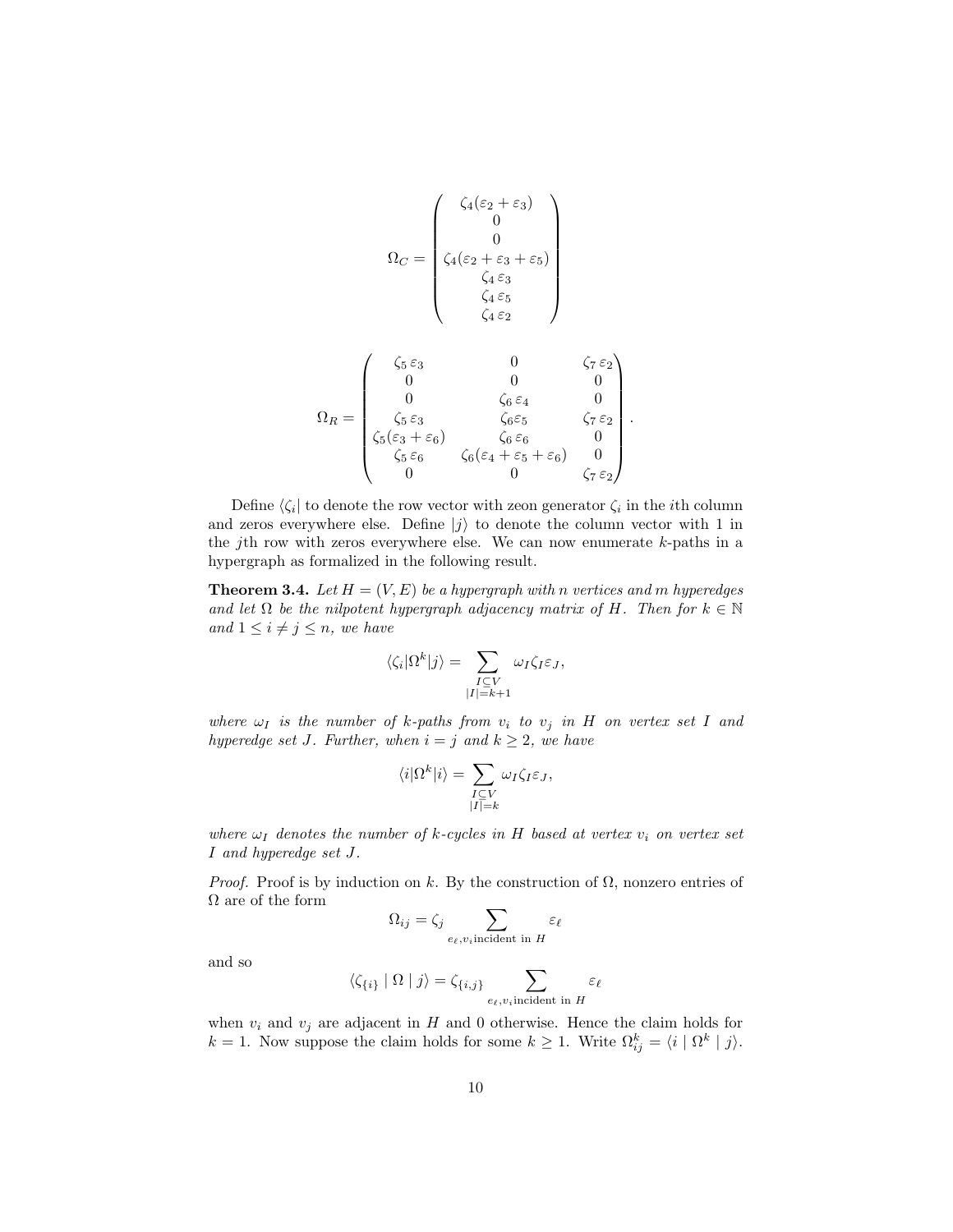It follows from the inductive hypothesis that  $\Omega_{ij}^k = \sum$  $|I|=k$  $\omega_I \zeta_I \varepsilon_J$  where  $\omega_I$  is the

number of k-walks from  $v_i$  to  $v_j$  on vertex set I and hyperedge set J which do not revisit any vertex except for possibly  $v_i$  exactly once. Now writing  $\Omega^{k+1} = \Omega^k \Omega$ implies that

$$
\Omega_{ij}{}^{k+1} = \sum_{r=1}^{n} \Omega_{ir}{}^{k} \Omega_{rj}
$$

$$
= \sum_{r=1}^{n} \left( \sum_{|I|=k} \omega_{I} \zeta_{I} \varepsilon_{J} \right) \Omega_{rj}
$$

where  $\omega_I$  is the number of k-walks from  $v_i$  to  $v_r$  on vertex set I and hyperedge set  $J$  which do not revisit any vertex except for possibly  $v_i$  exactly once. Since  $\Omega_{rj} = \zeta_j \qquad \sum$  $e_{\ell}, v_r$ incident in H  $\varepsilon_\ell$  when  $v_r$  and  $v_j$  are adjacent and 0 otherwise, we have

that  $\Omega_{ij}{}^{k+1} = \sum$  $|I|=k+1$  $\omega_I \zeta_I \varepsilon_J$  where  $\omega_I$  is the number of  $(k+1)$ -walks from  $v_i$  to

 $v_j$  which do not revisit any vertex except possibly  $v_i$  exactly once. Multiplication by  $\zeta_{\{i\}}$  cancels walks which revisit  $v_i$  and so  $\langle \zeta_{\{i\}} | \Omega^{k+1} | j \rangle = \sum$  $|I|=k+2$  $\omega_I \zeta_I \varepsilon_J$ 

where  $\omega_I$  is the number of  $(k+1)$ -paths from  $v_i$  to  $v_j$  and the claim holds when  $i \neq j$ . When  $i = j$ , the last step of the walk revisits  $v_i$  and no cancellation is necessary. In this case,  $\langle i | \Omega^{k+1} | j \rangle = \sum$  $|I|=k+1$  $\omega_I \zeta_I \varepsilon_J$  where  $\omega_I$  is the number

of k-cycles based at  $v_i$  on vertex set I and hyperedge set J. Hence we have the result by induction.  $\Box$ 

Example 3.5. For the hypergraph in Figure [1,](#page-2-0) we see that

$$
\begin{aligned} \langle \zeta_3 | \Omega^3 | 4 \rangle &= \zeta_{\{1,2,3,4\}} \varepsilon_{\{1,2\}} + \zeta_{\{1,2,3,4\}} \varepsilon_{\{1,3\}} + \zeta_{\{1,3,4,5\}} \varepsilon_{\{1,3\}} \\ &+ \zeta_{\{1,3,4,7\}} \varepsilon_{\{1,2\}} + \zeta_{\{3,4,5,6\}} \varepsilon_{\{3,4,6\}}, \end{aligned}
$$

which shows that there are five 3-paths from  $v_3$  to  $v_4$  in H.

We could also use the nilpotent hypergraph adjacency matrix to enumerate k-trails in a hypergraph by interchanging the roles of zeon and idempotent variable labels, i.e. labeling the vertices in  $B<sub>H</sub>$  corresponding to vertices in H with idempotent variables and labeling the vertices corresponding to hyperedges with zeon generators.

### 3.3 Cliques and Independent Sets

In this section, we will discuss applications of zeons to finding cliques and independent sets in graphs and hypergraphs. Recall that a clique in a graph G is a subgraph of  $G$  which is isomorphic to a complete graph. Equivalently, a clique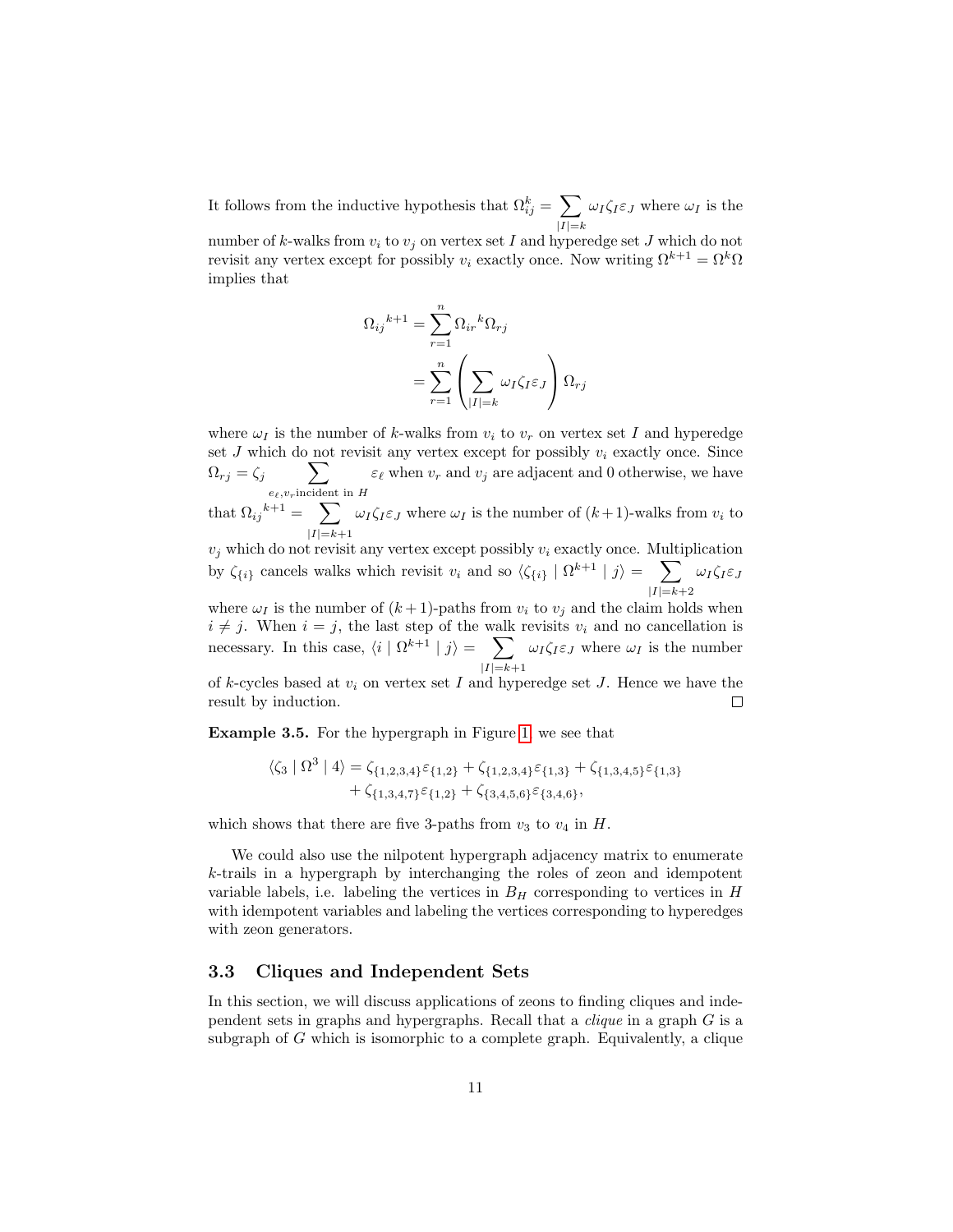in a graph is a subset of vertices which are pairwise adjacent. An independent set in a graph G is a subset of vertices which are pairwise non-adjacent. It is not hard to see that cliques in a graph G form independent sets in the complement of G.

In the case of an ordinary graph  $G = (V, E)$ , one can find cliques in G by finding independent sets in  $G'$ , the complement of  $G$ . Independent sets of  $G'$ can be found by constructing a polynomial with zeon coefficients whose powers reveal independent sets in a graph [\[22\]](#page-21-4). To construct this polynomial, called the "zeon clique representation" of  $G$ , we will first need to make any isolated vertices of  $G'$  self-adjacent by adding loops to the edge set of  $G'$ . More specifically, we create a graph  $G'' = (V, E'')$  with a new edge set given by  $E'' = E' \cup L$  where  $L = \{\{v, v\} \mid v \text{ isolated in } G'\}.$  Let  $\varphi : E'' \to \{\zeta_1, \zeta_2, \ldots, \zeta_{|E''|}\}\$ be a labeling of these edges and let  $\lambda: V \to {\varepsilon_1, \varepsilon_2, ..., \varepsilon_n}$  (the generators of  $\mathfrak{I}_n$ ), be a labeling of *V*. Also let  $\psi(v) = \prod$  $\varphi(e)$  be the product of incident edge labels for

e incident to v<br>each vertex. Finally, the *zeon clique representation of* G is defined by

$$
\Phi_{G'} = \sum_{v \in V} \psi(v) \lambda(v). \tag{3.1}
$$

<span id="page-11-0"></span>**Theorem 3.6.** Let G be a graph on n vertices and let  $\Phi_{G'}$  be the zeon clique representation of G. Then for  $k \in \mathbb{N}$ ,

$$
\Phi_{G'}^k = k! \sum_{I \subseteq V, |I| = k} \zeta_{N(I)} x_I
$$

where  $N(I)$  represents the edges of  $G''$  which are incident with vertices in I and

$$
x_I = \prod_{v \in I} x_v
$$

is a monomial whose index set I represents the vertices of an independent set of size  $k$  in  $G'$  and equivalently a clique in  $G$ .

We now aim to find cliques and independent sets in hypergraphs, but a few difficulties arise in the case of hypergraphs. The first difficulty is that in ordinary graphs, an independent set can be viewed as a collection of pairwise non-adjacent vertices or equivalently as a collection of vertices which does not contain any edge of the graph. These are not equivalent properties in hypergraphs due to the arbitrary size of hyperedges. This non-equivalence inspires the following definitions seen in [\[10\]](#page-20-8).

**Definition 3.7.** A weak independent set in a hypergraph  $H = (V, E)$  is a subset of  $V$  which does not contain any hyperedge of  $H$ . A strong independent set in a hypergraph  $H = (V, E)$  is a subset of V which intersects any hyperedge in E in at most one vertex.

Strong independent sets can be viewed as a special case of  $k$ -independent sets defined in [\[2\]](#page-19-2). Specifically, strong independent sets are 1-independent sets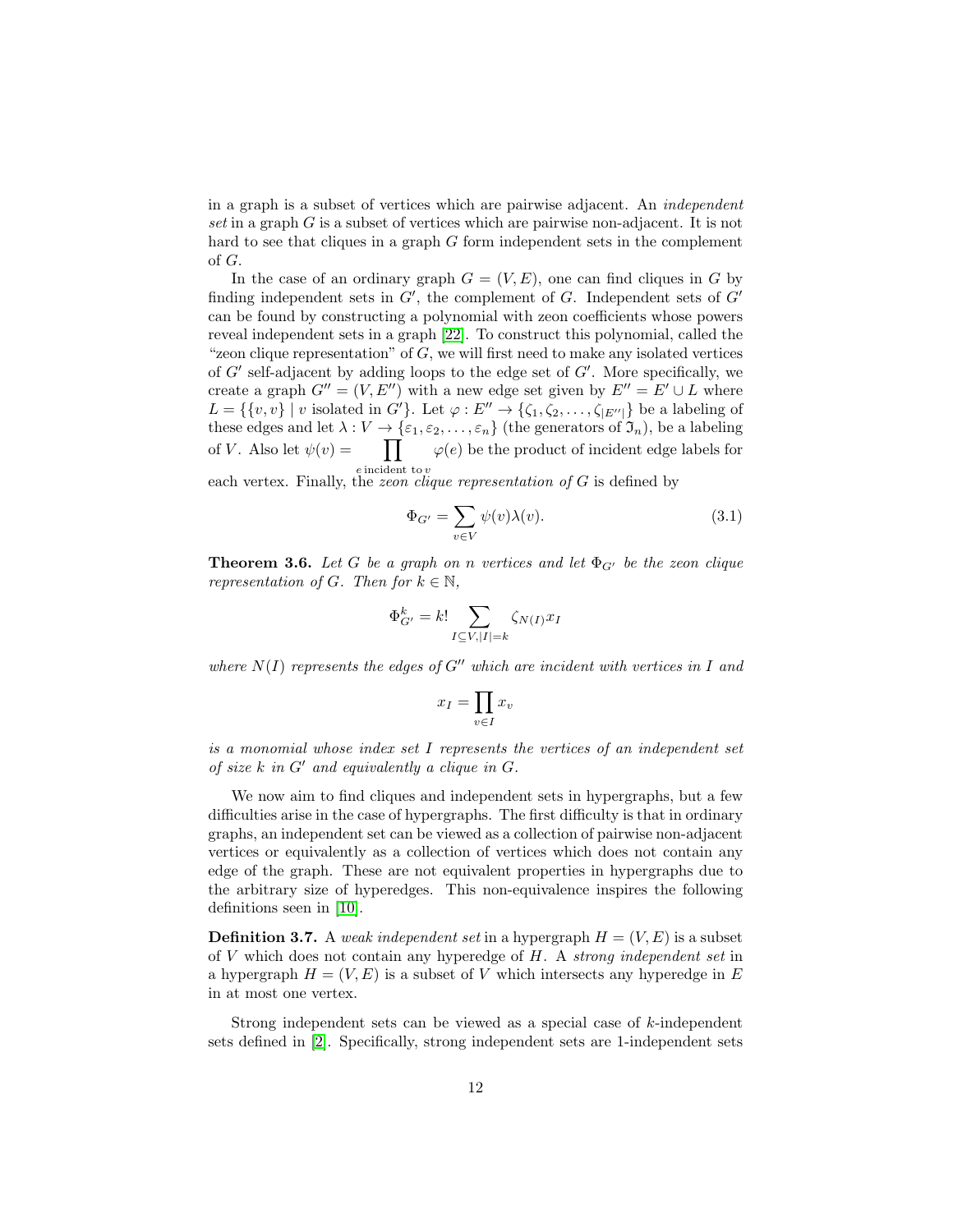described in the following definition. Also note that independent sets in an ordinary graph are strong independent sets in 2-uniform hypergraphs.

**Definition 3.8.** A k-independent set in a hypergraph  $H = (V, E)$  is a collection of vertices I such that  $|I \cap e| \leq k$  for each  $e \in E$ .

The second difficulty arises when trying to define cliques and complements in the hypergraph setting in a way that gives a correspondence between cliques and independent sets. A natural approach may be to let a hypergraph clique be a copy of a complete hypergraph, i.e. a set of vertices having all possible hyperedges, and defining the complement of a hypergraph  $H = (V, E)$  to be the hypergraph  $H' = (V, E')$  where  $E' = \mathcal{P}(V) \setminus E$ . Under this approach, the correspondence between cliques and weak independent sets is achieved. However, the zeon clique representation is not a sufficient tool for revealing cliques in this case. Consider a hypergraph which contains a clique and also contains a hyperedge disjoint from the clique. The complement of such a hypergraph would have a hyperedge containing all vertices in the clique as well as the vertices in the disjoint hyperedge. Following the construction of the zeon clique representation would label this hyperedge with a zeon generator and so the vertices of the clique in the original hypergraph cannot appear together in a power of the zeon clique representation. Other definitions for hypergraph cliques and complements or some alternative labeling of hyperedges may resolve this issue, but it remains open. Given these difficulties, our results will be limited to finding weak and strong independent sets in hypergraphs.

To find weak independent sets in a hypergraph  $H$ , we construct an element  $\Phi_H \in \mathfrak{Z}_s \otimes \mathfrak{I}$  for suitable choice of zeon signature s. In this case, each hyperedge is identified with a zeon generator whose degree of nilpotency is equal to the cardinality of the hyperedge. Doing this prevents us from appending loops to isolated vertices as we did in the case of ordinary graphs since they would not be distinguishable from singleton hyperedges. Isolated vertices may appear in weak independent sets, but vertices forming singleton hyperedges may not. With this in mind, we consider the case of hypergraphs containing no isolated vertices.

**Definition 3.9.** Let  $H = (V, E)$  be a hypergraph with m hyperedges and no isolated vertices. Assign a distinct generalized zeon element  $u$  to each hyperedge e such that the degree of nilpotency of u is equal to  $|e|$ , and let s denote the signature of the corresponding generalized zeon algebra. Let  $\varphi(e_i) = u_i$ denote the label of hyperedge  $e_j$ ,  $1 \leq j \leq m$ . Let  $\lambda : V \to \{\varepsilon_1, \varepsilon_2, \ldots, \varepsilon_n\},$ where  $\{\varepsilon_1, \varepsilon_2, \ldots, \varepsilon_n\}$  are generators of  $\mathfrak{I}_n$ , be a labeling of V and let  $\psi(v) =$ 

 $\prod$ e incident to v  $\varphi(e)$  be the product of incident edge labels for each vertex. The zeon

weak independent set representation of H is defined to be the  $\mathfrak{Z}_s \otimes \mathfrak{I}$  element

$$
\Phi_H = \sum_{v \in V} \psi(v) \lambda(v).
$$

**Example 3.10.** Let  $u_1, u_2,$  and  $u_3$  be distinct generalized zeons with degree of nilpotency 3 and let  $u_4$ ,  $u_5$ , and  $u_6$  be distinct zeons with degree of nilpotency 2.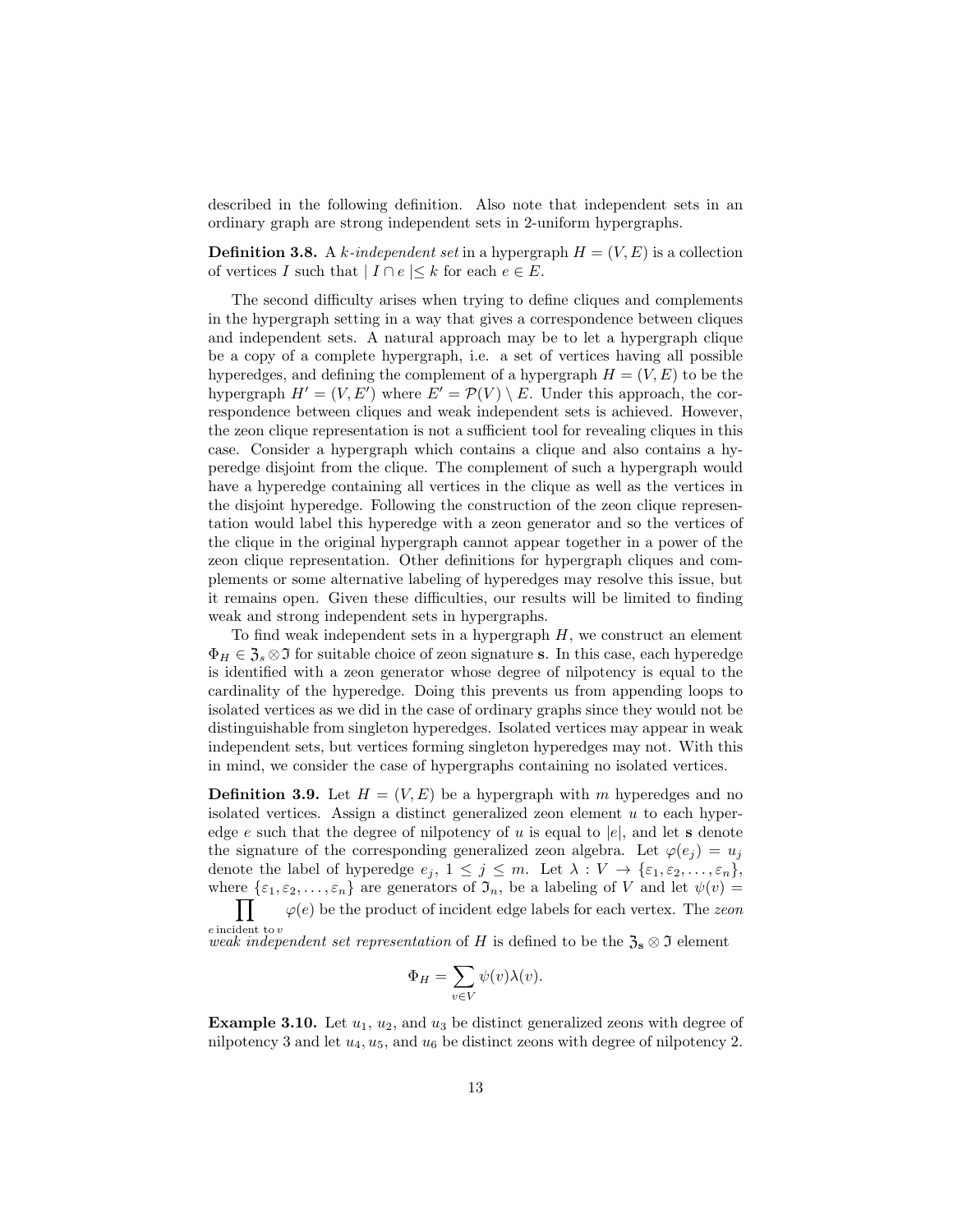For  $i = 1, 2, \ldots, 6$ , set  $\varphi(e_i) = u_i$ . The zeon weak independent set representation of the hypergraph in Figure [1](#page-2-0) is then

<span id="page-13-0"></span>
$$
\Phi_H = \nu_1 \nu_2 \nu_3 \varepsilon_1 + \nu_1 \varepsilon_2 + \nu_1 \nu_4 \varepsilon_3 + \nu_2 \nu_3 \nu_5 \varepsilon_4 \n+ \nu_3 \nu_6 \varepsilon_5 + \nu_4 \nu_5 \nu_6 \varepsilon_6 + \nu_2 \varepsilon_7 \n\frac{3}{2} \frac{2}{2} \frac{2}{2} \frac{2}{2} \frac{2}{3}
$$
\n(3.2)

It is important to note that the zeon construction for hypergraphs differs from the ordinary graph construction in a significant way. For the case of ordinary graphs, all edge labels have degree of nilpotency equal to 2. Consequently, considering the multinomial expansion

$$
\Phi_G{}^k = \left(\sum_{v \in V} \psi(v)\lambda(v)\right)^k
$$
  
= 
$$
\sum_{t_1+t_2+\cdots+t_n=k} {k \choose t_1, t_2, \ldots, t_n} \prod_{i=1}^n (\psi(v_i))^{t_i} \lambda(v_i)^{t_i},
$$

it follows that the only nonzero terms correspond to n-tuples  $(t_1, t_2, \ldots, t_n) \in$  $\{0,1\}^n$ . As a result, each index set appearing in  $\Phi_G^k$  must be of size k. However, the  $t_i$  may be greater than one in the expansion of the hypergraph weak independent set representation. This results in a product of fewer than k of the  $\varepsilon_i$ 's and as so terms may appear in  $\Phi_H^k$  whose index sets contain less than k elements. Note however that the sum in the multinomial expansion of  $\Phi_H{}^k$  is taken over all possible choice of  $(t_1, t_2, \ldots, t_n)$  such that  $t_1+t_2+\cdots+t_n = k$ . In particular, we have a term for each  $(t_1.t_2,...,t_n) \in \{0,1\}^n$  where  $t_1 + t_2 + \cdots + t_n = k$ . These terms represent vertex sets of size  $k$  in a hypergraph  $H$  and have nonzero coefficients precisely when they represent a weak independent set by construction of  $\psi(v)$ . As a result,  $\Phi_H$  reveals all weak independent sets of size k in H and may include terms that represent some, but not all, weak independent sets of size less than  $k$ .

<span id="page-13-1"></span>**Proposition 3.11.** Let  $H = (V, E)$  be a hypergraph with no isolated vertices and let  $\Phi_H$  be the zeon weak independent set representation of H. Then for  $k \in \mathbb{N}$ ,

$$
\Phi_H{}^k = \sum_{I \subseteq V, |I| \le k} \alpha_I u_J \varepsilon_I
$$

where  $u_J$  is the product of hyperedge labels incident to vertices in I and

$$
\varepsilon_I = \prod_{i \in I} \varepsilon_i
$$

is a basis blade of  $\mathfrak{I}_n$  whose index set represents an independent set of size  $|I| \leq k$  in H. In particular, if H contains a weak independent set of size k, then it is represented by the index set of some  $\varepsilon_I$  in  $\Phi_H^k$ .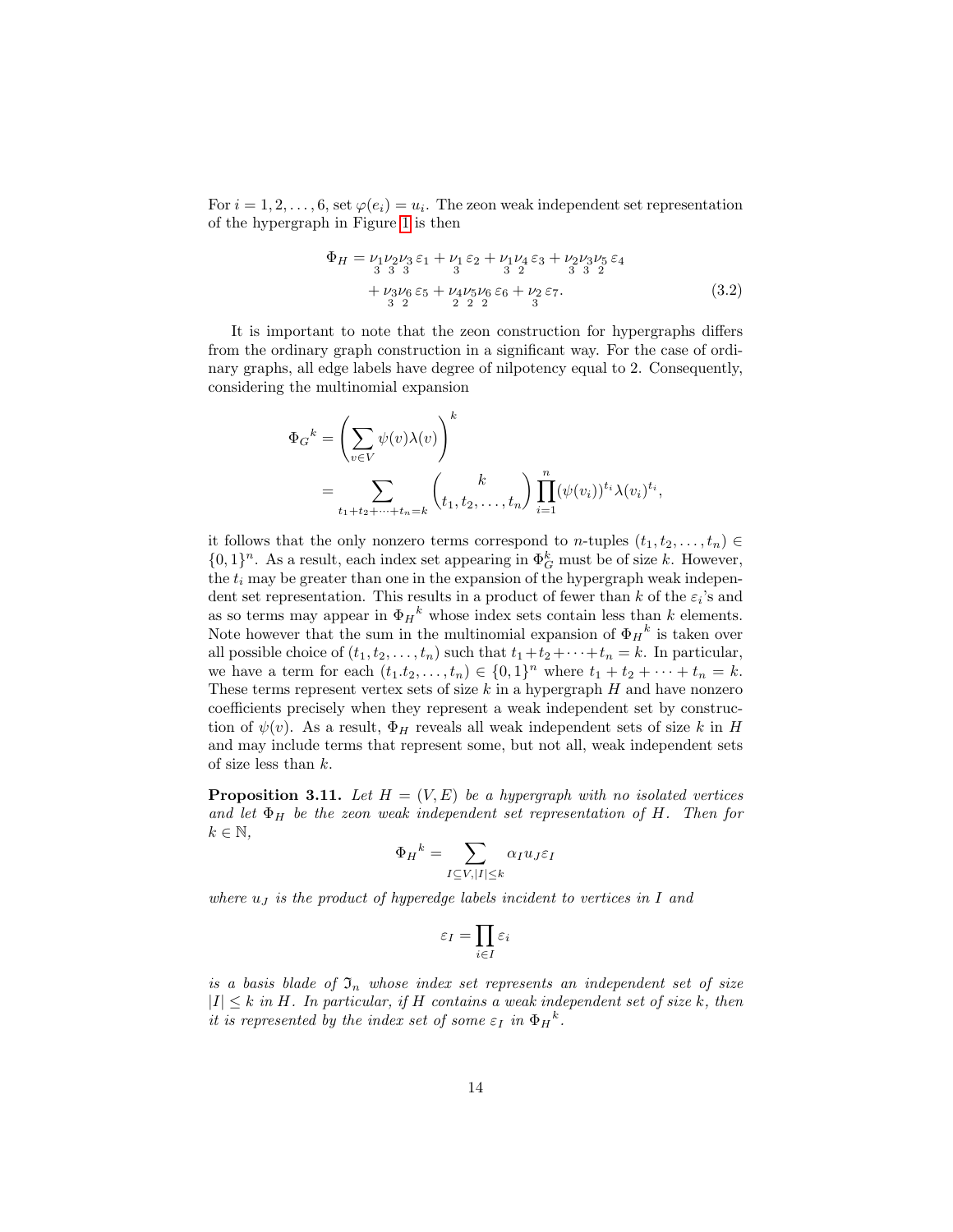*Proof.* Terms in  $\Phi_H^k$  can only be nonzero when  $I \subseteq V$  is a collection of vertices not containing a hyperedge of H. Otherwise, the edge label the contained hyperedge e would appear at least  $|e|$  times in  $u_j$  and hence be zero.  $\Box$ 

**Example 3.12.** In terms of generators of  $\mathfrak{Z}_{(3,3,3,2,2,2)}$ , the generalized zeons  $u_1, \ldots, u_6$  associated with the hypergraph H of Figure [1](#page-2-0) are as follows:

$$
u_1 = \nu_1 \n u_2 = \nu_2 \n u_3 = \nu_3
$$
  
\n
$$
u_4 = \nu_4 \n u_5 = \nu_5 \n u_6 = \nu_6
$$
  
\n
$$
u_2 = \nu_2 \n u_3 = \nu_3
$$

Letting  $\Phi_H \in \mathfrak{Z}_{(3,3,3,2,2,2)} \otimes \mathfrak{I}_7$  denote the zeon weak independent set representation of H as defined in  $(3.2)$ , direct computation via *Mathematica* yields the following:

$$
\begin{aligned} \Phi_H{}^5 &= 30\nu_1{}^2\nu_2{}^2\nu_3\nu_6\,\varepsilon_{\{2,5,7\}} + 60\nu_1{}^2\nu_2{}^2\nu_3\nu_4\nu_6\,\varepsilon_{\{2,3,5,7\}} \\ &+ 60\nu_1{}^2\nu_2{}^2\nu_3{}^2\nu_5\nu_6\,\varepsilon_{\{2,4,5,7\}} + 30\nu_1{}^2\nu_2{}^2\nu_4\nu_5\nu_6\,\varepsilon_{\{2,6,7\}} \\ &+ 120\nu_1{}^2\nu_2{}^2\nu_3{}^2\nu_4\nu_5\nu_6\,\varepsilon_{\{2,3,4,5,7\}} \\ &+ 120\nu_1{}^2\nu_2{}^2\nu_3{}^2\nu_4\nu_5\nu_6\,\varepsilon_{\{2,3,4,5,7\}}. \end{aligned}
$$

By Proposition [3.11,](#page-13-1) the only weak independent set of size five in  $H$  is  $\{v_2, v_3, v_4, v_5, v_7\}.$ 

We can recover  $k$ -independent sets in a hypergraph  $H$  containing no isolated vertices in the same way as weak independent sets in  $H$  with the adjustment that all hyperedge labels are distinct zeons which have degree of nilpotency equal to  $k+1$ . While we might not be able to find copies of a complete hypergraph using zeons, we are still able to find collections of pairwise adjacent vertices. To do this, we construct an ordinary graph  $G_I$  as follows: Let the vertex set of  $G_I$ be the same as that of H with two vertices in  $G_I$  being adjacent if and only if they are not adjacent in  $H$ . Independent sets in this graph correspond to sets of pairwise adjacent vertices in  $H$  and can be determined using the zeon clique representation of  $G_I$ .

### 3.4 Matchings

Recall that given a graph  $G$ , a matching in  $G$  is a subset of edges such that no pair of edges share a common vertex. A  $k$ -matching is a matching containing k edges. An n-matching on a graph containing  $2n$  vertices is called a *perfect* matching. In other words, a perfect matching is a matching which contains all vertices of G.

Here we generalize the zeon approach for graphs (see [\[22\]](#page-21-4)) to enumerate matchings in hypergraphs.

**Definition 3.13.** Given a hypergraph  $H$ , a matching in  $H$  is a subset of hyperedges whose pairwise intersections are empty. A  $k$ -matching is a matching containing k hyperedges. A *perfect matching* is a matching containing all vertices of H. In particular, if H is an r-uniform hypergraph on  $rn$  vertices, then a perfect matching is a collection of n disjoint hyperedges.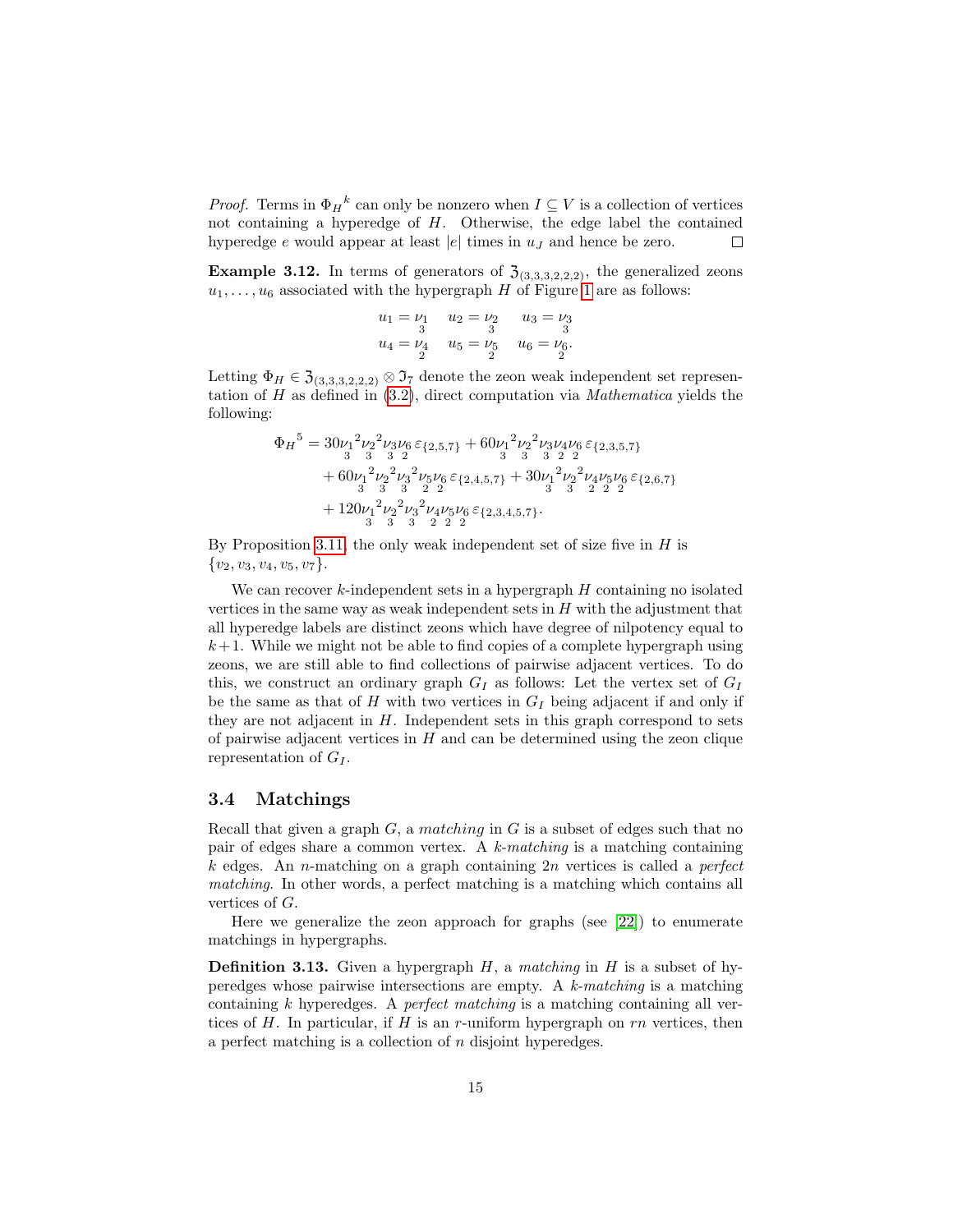We begin by constructing a "zeon incidence representation" of  $H$ . In the following,  $\Gamma_H$  is still a sum of terms representing hyperedges of H by using each hyperedge's incident vertices to determine the index set J.

<span id="page-15-2"></span>**Definition 3.14.** If  $H = (V, E)$  is a hypergraph on *n* vertices, label the vertices with  $\{1, 2, \ldots, n\}$  and assign the label  $\zeta_J$  to each hyperedge  $J \in E$ . Then the zeon incidence representation of H is the zeon element

$$
\Gamma_H = \sum_{J \in E} \zeta_J.
$$

**Example 3.15.** The zeon incidence representation of the hypergraph  $H$  in Figure [1](#page-2-0) is  $\Gamma_H = \zeta_{\{1,2,3\}} + \zeta_{\{1,4,7\}} + \zeta_{\{1,4,5\}} + \zeta_{\{3,6\}} + \zeta_{\{4,6\}} + \zeta_{\{5,6\}}.$ 

<span id="page-15-1"></span>**Proposition 3.16.** Let H be a hypergraph on n vertices with  $\Gamma_H$  defined as above. For  $k \in \mathbb{N}$  we have

$$
\Gamma_H{}^k = k! \sum_{I \in 2^{[n]}} \alpha_I \zeta_I
$$

where  $\alpha_I$  is the number of k-matchings in H on vertex set  $I \subseteq V$ .

*Proof.* By construction,  $\Gamma_H$  is a sum, each term of which represents a hyperedge in H. It follows that taking the k-th power of  $\Gamma_H$  gives a sum whose terms each represent a  $k$ -subset of hyperedges of  $H$ . The nilpotent property of the vertex labels guarantees that the only surviving terms in  $\Gamma_H^k$  represent products of disjoint hyperedges, i.e.  $k$ -matchings in  $H$ . The factor of  $k!$  comes from the number of ways  $\zeta_I$  appears in the product.  $\Box$ 

Example 3.17. For the hypergraph in Figure [1](#page-2-0) we have

$$
\Gamma_H{}^2 = 2 \left( \zeta_{\{1,2,3,4,6\}} + \zeta_{\{1,2,3,5,6\}} + \zeta_{\{1,3,4,5,6\}} + \zeta_{\{1,3,4,6,7\}} + \zeta_{\{1,4,5,6,7\}} \right)
$$

which shows there is one 2-matching on each vertex set appearing in the sum. It is also apparent that  $\Gamma_H^3 = 0$ , so H does not contain any 3-matchings.

Corollary 3.18. Let H be an r-uniform hypergraph on rn vertices and  $\Gamma_H$ defined as above. Let  $\mu_H$  denote the number of perfect matchings in H and let  $\alpha_{[rn]}$  denote the coefficient of  $\zeta_{[rn]}$  in  $\Gamma_H{}^n$ . Then

$$
\mu_H = \frac{1}{n!} \alpha_{[rn]}.
$$

#### 3.4.1 *j*-intersecting matchings

We can further generalize the idea of matchings in hypergraphs. To that end, a j-intersecting matching in a hypergraph  $H = (V, E)$  is defined to be a subset of E such that the pairwise intersections of elements in the subset contain at most j elements<sup>[2](#page-15-0)</sup>.

<span id="page-15-0"></span> $2$ Note that Proposition [3.16](#page-15-1) treats the case of 0-intersecting matchings.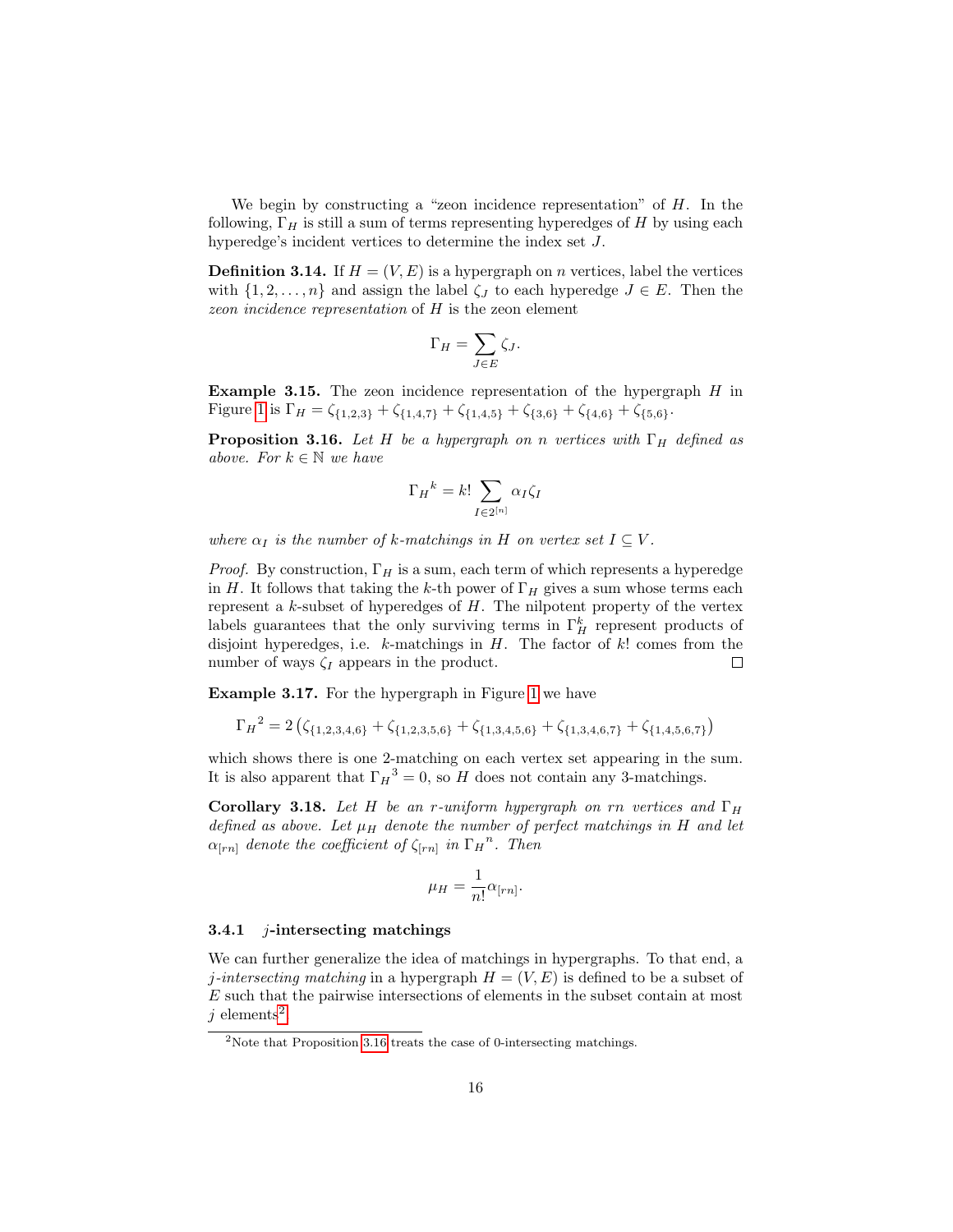To find  $j$ -intersecting matchings in a hypergraph, we will construct an ordinary graph  $G_i = (E, E_i)$  whose vertex set is the hyperedge set of H. Two vertices in  $G_j$  are made adjacent if and only if the corresponding hyperedges of H intersect in at least  $j+1$  vertices. Now independent sets in  $G_j$  correspond to j-intersecting matchings in  $H$  and can be determined as described in the following result.

**Proposition 3.19.** Let  $H = (V, E)$  be a hypergraph and let  $G_i$  be the graph whose vertex set is the hyperedge set of  $H$  with two vertices being adjacent if and only if the corresponding hyperedges of H intersect in at least  $j+1$  vertices. Let  $\Phi_{G_j}$  be the independent set representation of  $G_j$ . Then for  $k \in \mathbb{N}$  we have

$$
\Phi_{G_j}{}^k = \sum_{I\subset E, |I|=k} \zeta_{N(I)}\varepsilon_I,
$$

where

$$
\varepsilon_I = \prod_{i \in I} \varepsilon_i
$$

is a basis blade of  $\mathfrak{I}_{|E|}$  whose index set represents a j-intersecting matching on k hyperedges in H.

*Proof.* By construction of  $G_j$ , independent sets in  $G_j$  are subsets of hyperedges of  $H$  such that the pairwise intersection of any hyperedges in the subset contains at most j vertices, i.e. a j-intersecting matchings in  $H$ . By Theorem [3.6,](#page-11-0)  $\Phi_{G_j}^{\ k}$  reveals the independent sets of  $G_j$  of size k and hence the j-intersecting matchings on  $k$  hyperedges in  $H$ .  $\Box$ 

#### 3.5 Minimal Vertex Coverings and Transversals

**Definition 3.20.** Let  $H = (V, E)$  be a hypergraph. A vertex cover or transversal of H is a subset  $T \subseteq V$  such that for all hyperedges  $e \in E$  we have  $T \cap e \neq \emptyset$ . A transversal of H is a minimum transversal if it is not properly contained in any other transversal of H.

As mentioned previously, an important problem in hypergraph theory is the generation of all minimum transversals of a hypergraph  $H$ . To generate minimum transversals of a hypergraph, we will construct an object which is similar to the independent set representation. In this case, however, we will use idem-Clifford generators as hyperedge labels since we do not wish to remove any particular configurations, but instead wish to ensure that each hyperedge is covered.

Letting  $\{\varepsilon_1,\ldots,\varepsilon_m\}$  be generators of  $\mathfrak{I}_m$  and  $\{x_1,\ldots,x_n\}$  be generators of I<sub>n</sub>, it will be useful to consider the idem-Clifford algebra  $\mathfrak{I}_m \otimes \mathfrak{I}_n$ . Note that elements of  $\mathfrak{I}_m \otimes \mathfrak{I}_n$  satisfy the following for  $I, K \in 2^{[m]}$  and  $J, L \in 2^{[n]}$ :

$$
(\varepsilon_I x_J)(\varepsilon_K x_L) = (\varepsilon_K x_L)(\varepsilon_I x_J)
$$
  
=  $\varepsilon_{I \cup K} x_{J \cup L}.$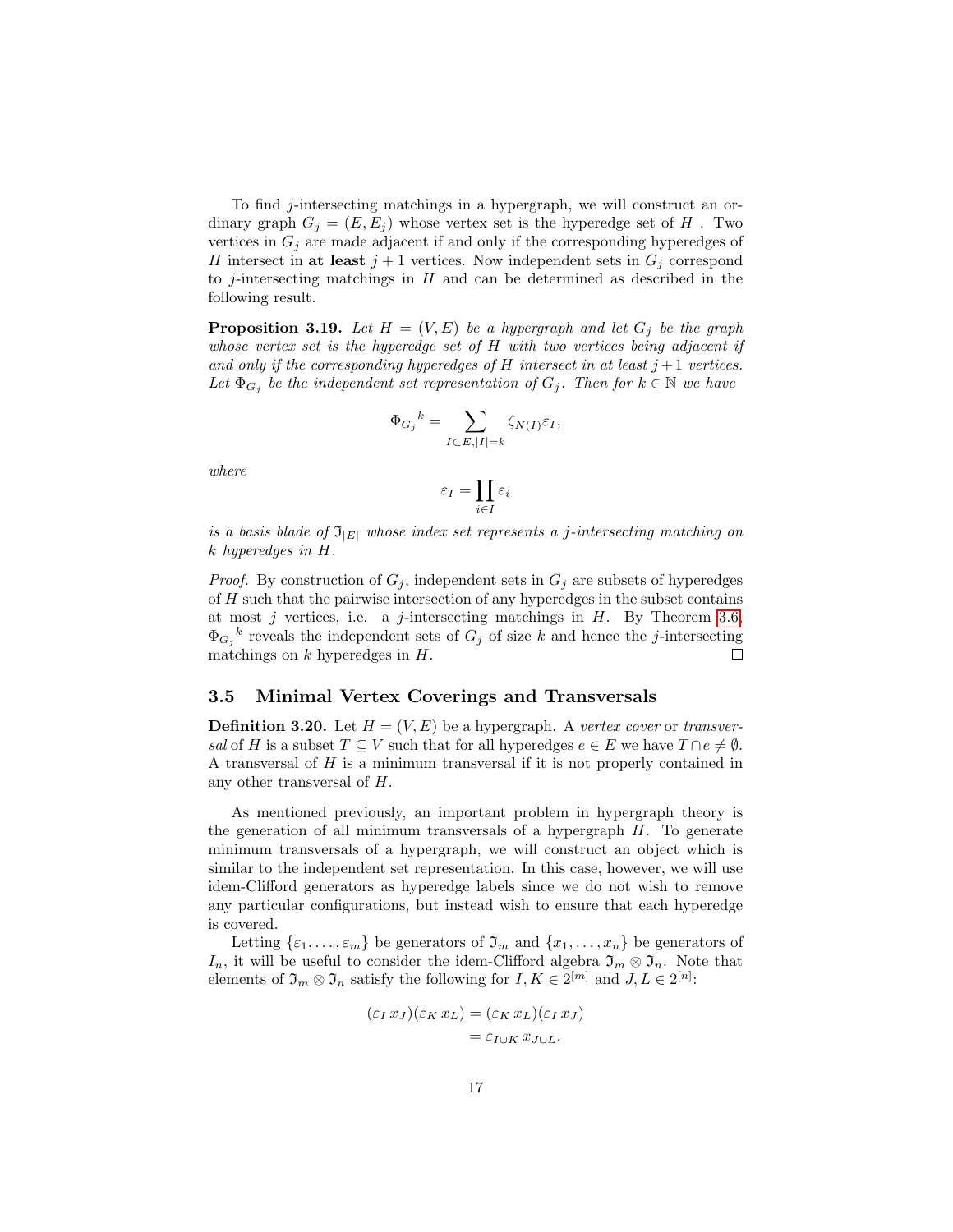In particular,  $(\varepsilon_I x_J)^2 = \varepsilon_I x_J$ , and any element  $u \in \mathfrak{I}_m \otimes \mathfrak{I}_n$  has a canonical expansion of the form

$$
u=\sum_{I\in 2^{[m]}, J\in 2^{[n]}} u_{(I,J)}\,\varepsilon_I\,x_J,
$$

where  $u_{(I,J)} \in \mathbb{R}$  for each multi-index pair  $(I, J)$ .

Let  $H = (V, E)$  be a hypergraph with n vertices and m hyperedges. Note that any isolated vertices of  $H$  cannot appear in a transversal, so we will remove and isolated vertices from the hypergraph before performing the following construction. Letting  $\{\varepsilon_1,\ldots,\varepsilon_m\}$  be generators of  $\mathfrak{I}_m$  and  $\{x_1,\ldots,x_n\}$  be generators of  $\mathfrak{I}_n$ , consider the idem-Clifford algebra  $\mathfrak{I}_m \otimes \mathfrak{I}_n$ . Let  $\varphi : E \to$  $\{\varepsilon_1, \varepsilon_2, \ldots, \varepsilon_m\}$  be a labeling of the hyperedges and let

$$
\psi(v) = \prod_{e \text{ incident to } v} \varphi(e).
$$

Let  $\lambda: V \to \{x_1, x_2, \ldots, x_n\}$  be a labeling of the vertices and define

<span id="page-17-0"></span>
$$
\sigma = \sum_{v \in V} \psi(v)\lambda(v). \tag{3.3}
$$

**Definition 3.21.** Let  $H = (V, E)$  be a hypergraph with *n* vertices and *m* hyperedges. The idem-Clifford transversal representation of H is the element  $\sigma \in \mathfrak{I}_m \otimes \mathfrak{I}_n$  defined by [\(3.3\)](#page-17-0).

<span id="page-17-1"></span>**Proposition 3.22.** Let  $H = (V, E)$  be a hypergraph with m hyperedges and let  $\sigma$  be the idem-Clifford transversal representation of H. Then there is some smallest integer k such that  $\sigma^k$  contains at least one nonzero term of the form  $\alpha_I \varepsilon_{m} x_I$  where I represents the vertex set of a minimum transversal of H and  $|I| = k$ . Each term of this form appearing in  $\sigma^k$  represents a distinct minimum transversal of H.

*Proof.* Since hyperedges are nonempty, we see that the coefficients for  $\sigma$  represent all hyperedges of H. Note that when taking powers of  $\sigma$ , we obtain a polynomial whose idem-Clifford coefficients have index set equal to the union of the index sets of the idem-Clifford coefficients being multiplied. It is evident that there is some power of  $\sigma$  such that  $\varepsilon_{[m]}$  appears as an idem-Clifford coefficient on some term  $x_I$ . Let k be the smallest such power. By construction, terms in  $\sigma^k$  having  $\varepsilon_{[m]}$  as an idem-Clifford coefficient contain  $x_I$  where I is a set of  $k$  vertices which intersect each hyperedge of  $H$ .  $\Box$ 

Example 3.23. The idem-Clifford transversal representation for the hypergraph  $H$  of Figure [1](#page-2-0) is

$$
\sigma = \varepsilon_{\{1,2,3\}} x_1 + \varepsilon_1 x_2 + \varepsilon_{\{1,4\}} x_3 + \varepsilon_{\{2,3,5\}} x_4 + \varepsilon_{\{3,6\}} x_5 + \varepsilon_{\{4,5,6\}} x_6 + \varepsilon_2 x_7.
$$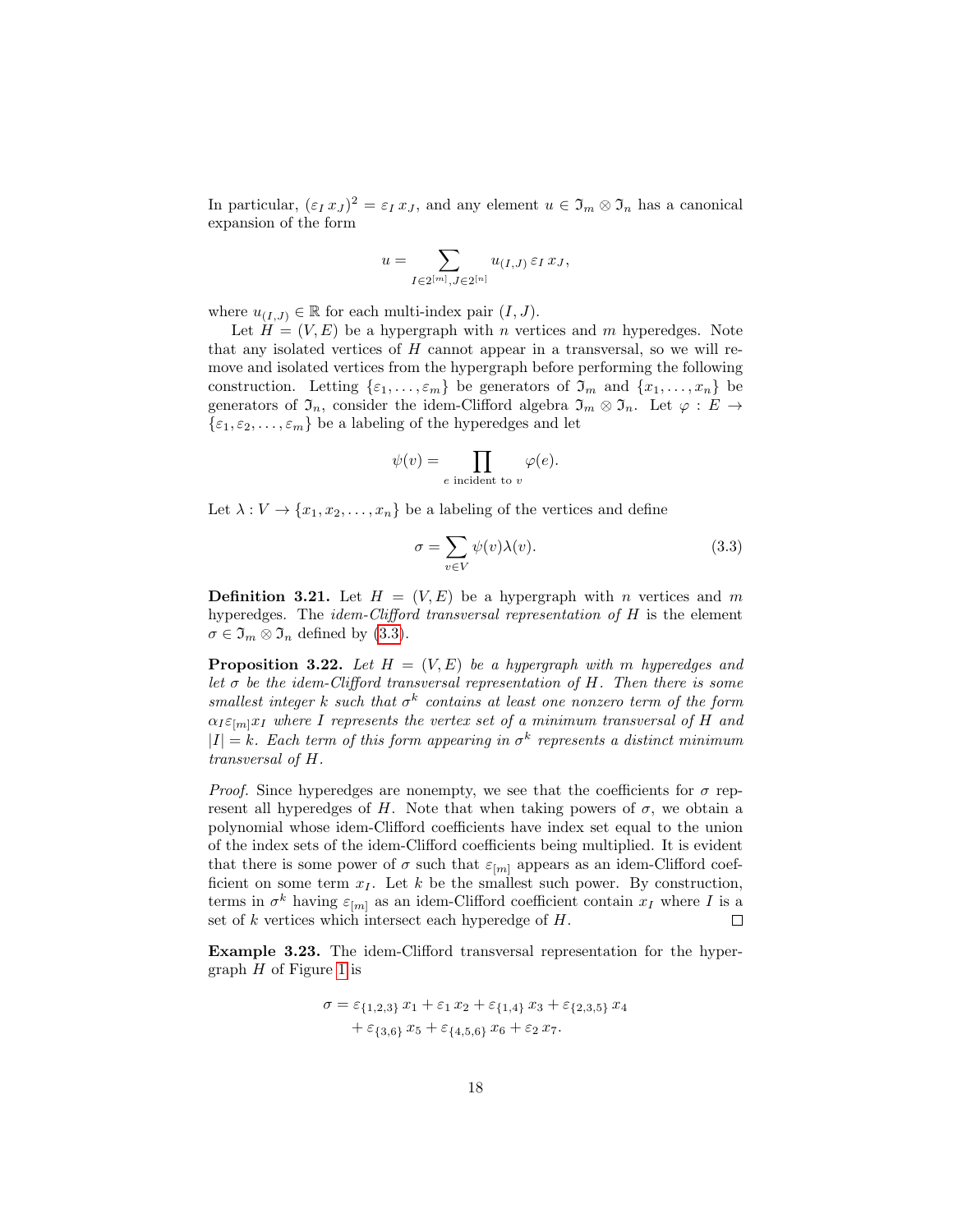A quick Mathematica calculation reveals

$$
\sigma^2 = 2 \varepsilon_{\{1,2\}} x_{\{2,7\}} + \varepsilon_{\{1,4\}} x_3 + 2 \varepsilon_{\{1,4\}} x_{\{2,3\}} + \varepsilon_{\{3,6\}} x_5 + \varepsilon_{\{1,2,3\}} x_1 \n+ 2 \varepsilon_{\{1,2,3\}} x_{\{1,2\}} + 2 \varepsilon_{\{1,2,3\}} x_{\{1,7\}} + 2 \varepsilon_{\{1,2,4\}} x_{\{3,7\}} + 2 \varepsilon_{\{1,3,6\}} x_{\{2,5\}} \n+ \varepsilon_{\{2,3,5\}} x_4 + 2 \varepsilon_{\{2,3,5\}} x_{\{4,7\}} + 2 \varepsilon_{\{2,3,6\}} x_{\{5,7\}} + \varepsilon_{\{4,5,6\}} x_6 \n+ 2 \varepsilon_{\{1,2,3,4\}} x_{\{1,3\}} + 2 \varepsilon_{\{1,2,3,5\}} x_{\{1,4\}} + 2 \varepsilon_{\{1,2,3,5\}} x_{\{2,4\}} + 2 \varepsilon_{\{1,2,3,6\}} x_{\{1,5\}} \n+ 2 \varepsilon_{\{1,3,4,6\}} x_{\{3,5\}} + 2 \varepsilon_{\{1,4,5,6\}} x_{\{2,6\}} + 2 \varepsilon_{\{1,4,5,6\}} x_{\{3,6\}} + 2 \varepsilon_{\{2,3,5,6\}} x_{\{4,5\}} \n+ 2 \varepsilon_{\{2,4,5,6\}} x_{\{6,7\}} + 2 \varepsilon_{\{3,4,5,6\}} x_{\{5,6\}} + 2 \varepsilon_{\{1,2,3,4,5\}} x_{\{3,4\}} \n+ 2 \varepsilon_{\{2,3,4,5,6\}} x_{\{4,6\}} + 2 \varepsilon_{\{1,2,3,4,5,6\}} x_{\{1,6\}} + \varepsilon_1 x_2 + \varepsilon_2 x_7.
$$

The presence of term  $2\varepsilon_{\{1,2,3,4,5,6\}} x_{\{1,6\}}$  indicates that  $\{v_1, v_6\}$  is a minimum transversal of H. Further, this is the only term in  $\sigma^2$  having  $\varepsilon_{\{1,2,3,4,5,6\}}$  as a coefficient, so  $\{v_1, v_6\}$  is the only minimum transversal of H.

In light of Proposition [3.22,](#page-17-1) it is evident that the problem of finding all minimum transversals of a hypergraph  $H$  is equivalent to finding the smallest  $k$ such that  $\sigma^k$  contains a term with an idem-Clifford coefficient whose index set is of size m on at least one  $x_I$ .

# <span id="page-18-0"></span>4 Zeon Formulations of Other Hypergraph Problems

Some open problems related to hypergraphs now lead to open problems involving zeons. The following hypergraph conjectures are attributed to Ryser [\[19\]](#page-21-8) and Frankl [\[9\]](#page-20-9). The interested reader can find these and other open problems at the Open Problem Garden website [\[17\]](#page-21-9).

### Ryser's conjecture

The following conjecture first appeared in 1971 in the Ph.D. thesis of J. R. Henderson, whose advisor was Herbert John Ryser [\[12\]](#page-20-10).

**Conjecture** (Ryser). Let H be an r-uniform r-partite hypergraph. If  $\varkappa$  is the maximum number of pairwise disjoint hyperedges in H, and  $\tau$  is the size of the smallest set of vertices which meets every hyperedge, then  $\tau \leq (r-1)\varkappa$ .

In terms of the zeon incidence representation (Definition [3.14\)](#page-15-2), one sees that  $\varkappa = \kappa(\Gamma) - 1$ . The quantity  $\tau$  is then revealed as the minimal grade among basis blades  $\zeta_I$  that "annihilate" Γ, i.e., blades that satisfy  $\zeta_I \Gamma = 0$ . Hence, the following formulation is offered.

Conjecture 1 (Zeon formulation of Ryser's conjecture I). Let  $\Gamma$  be the zeon incidence representation of an r-uniform r-partite hypergraph, and let  $\gamma$  be the zeon element defined by

$$
\gamma = \sum_{\{I:\zeta_I\Gamma = 0\}} \zeta_I.
$$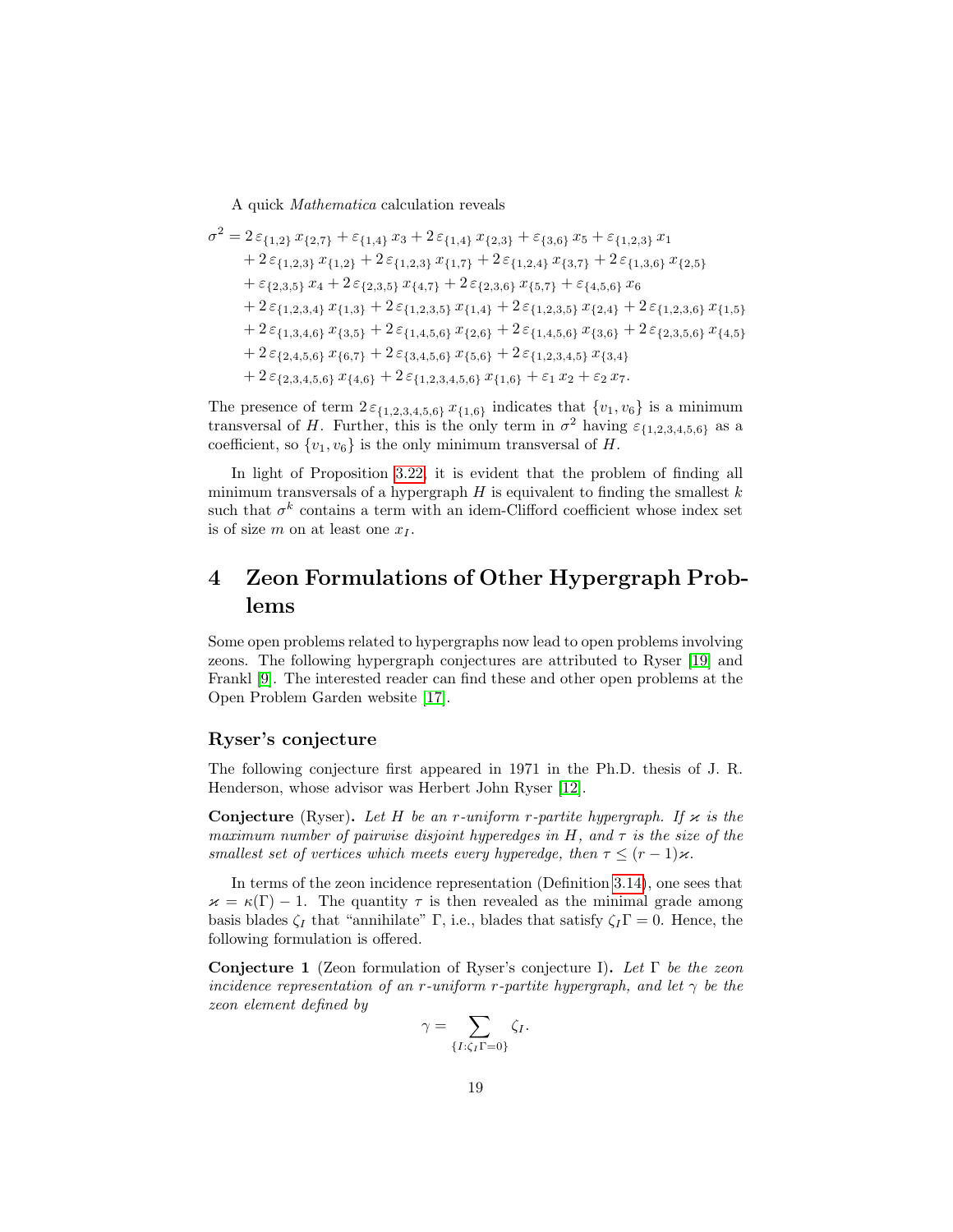Then,

$$
\natural \gamma \le (r-1)(\kappa(\Gamma)-1),
$$

where  $\gamma$  denotes the minimum grade of  $\gamma$  and  $\kappa(\Gamma)$  is the index of nilpotency of Γ.

#### Frankl's union-closed sets conjecture

Péter Frankl stated the next conjecture in terms of intersection-closed set families in 1979.

**Conjecture** (Frankl). Let  $\mathcal F$  be a finite family of finite sets, not all empty, that is closed under taking unions. Then there exists  $x$  such that  $x$  is an element of at least half the members of F.

In terms of hypergraphs, Frankl's conjecture is equivalent to the following. Let H be a hypergraph on n vertices  $V = \{v_1, \ldots, v_n\}$  and m hyperedges  $E = \{e_1, \ldots, e_m\}$  having the property that  $e_i, e_j \in E$  implies  $e_i \cup e_j \in E$ . For convenience, let such a hypergraph be said to satisfy *condition*  $\mathfrak{F}$ . According to the conjecture, when H satisfies condition  $\mathfrak{F}$ , there exists a vertex  $v_i \in V$  such that  $v_i$  is incident with at least  $m/2$  hyperedges. Equivalently, multiplication by  $\zeta_{\{i\}}$  annihilates at least  $m/2$  hyperedges from  $\Gamma_H$ .

Conjecture 2 (Zeon formulation of Frankl's conjecture). Let  $\Gamma_H$  be the zeon incidence representation of a hypergraph  $H$  satisfying condition  $\mathfrak{F}$ . Then, there exists  $i \in [n]$  such that

$$
\langle \langle \zeta_i \Gamma_H \rangle \rangle \leq \frac{1}{2} \langle \langle \Gamma_H \rangle \rangle.
$$

# <span id="page-19-1"></span>5 Conclusion and Avenues for Future Work

As we have shown, many zeon and idem-Clifford algebraic results used to enumerate structures in graphs can be generalized to the hypergraph setting. Further, given that zeon-algebraic methods have been used in graph coloring problems [\[24\]](#page-21-5), another promising avenue for future research is applying zeon and idem-Clifford algebraic techniques to hypergraph colorings. Moreover, inverses of zeon matrices have recently been shown to enumerate paths in graphs [\[23\]](#page-21-10), opening another potential generalization to hypergraphs.

# References

- <span id="page-19-0"></span>[1] Bretto, Alain. Introduction to Hypergraph Theory and Its Use in Engineering and Image Processing, Advances in Imaging and Electron Physics, 131 (2004), 1-64.
- <span id="page-19-2"></span>[2] Cutler, Jonathan; Radcliffe, A.J. Hypergraph Independent Sets, Combinatorics, Probability and Computing, 22 (2013), 9-20.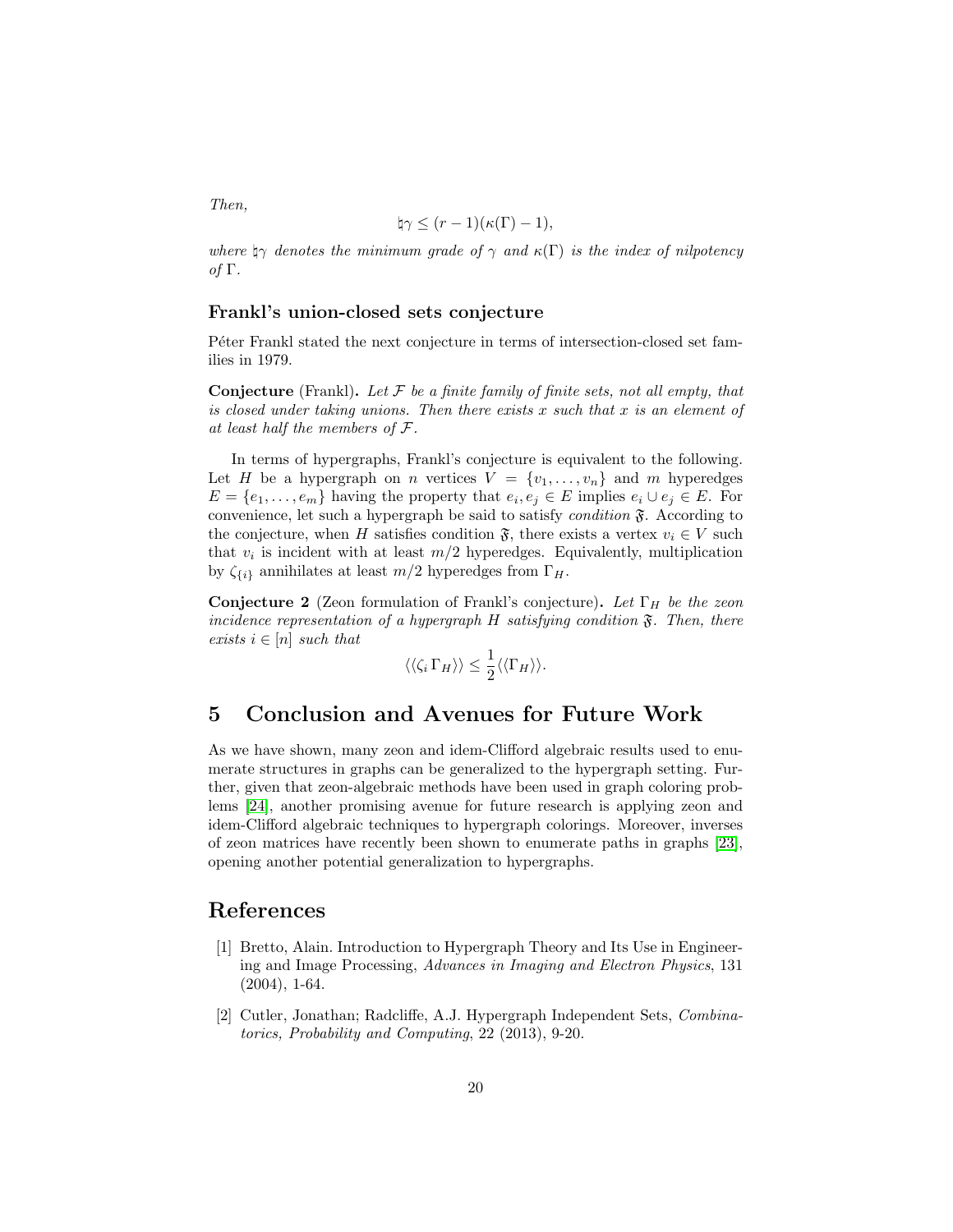- <span id="page-20-7"></span>[3] Davis, Amanda; Staples, G. Stacey. Zeon and idem-Clifford formulations of Boolean satisfiability, Adv. Appl. Clifford Algebras (2019) 29:60.
- <span id="page-20-2"></span>[4] Ducournau, Aurélien; Bretto, Alain. Random walks in directed hypergraphs and applications to semi-supervised image segmentation. Comput. Vis. Image Underst., 120 (2014), 91-102.
- <span id="page-20-5"></span>[5] Eiter, Thomas; Gottlob, Georg. Hypergraph Transversal Computation and Related Problems in Logic and AI, In: Flesca S., Greco S., Ianni G., Leone N. (eds) Logics in Artificial Intelligence. JELIA 2002. Lecture Notes in Computer Science, vol 2424. Springer, Berlin, Heidelberg. [https://doi.](https://doi.org/10.1007/3-540-45757-7_53) [org/10.1007/3-540-45757-7\\_53](https://doi.org/10.1007/3-540-45757-7_53)
- <span id="page-20-6"></span>[6] Eiter, Thomas; Gottlob, Georg. Identifying the Minimal Transversals of a Hypergraph and Related Problems, SIAM Journal on Computing, 24 (1995), 1278-1304.
- <span id="page-20-3"></span>[7] Fang, Quan; Sang, Jitao; Xu, Changsheng; Rui, Yong. Topic-Sensitive Influencer Mining in Interest-Based Social Media Networks via Hypergraph Learning, IEEE Transactions on Multimedia, 16 (2014), 796-812. <https://doi.org/10.1109/TMM.2014.2298216>.
- <span id="page-20-1"></span>[8] Feng, Yifan; You, Haoxuan; Zhang, Zizhao; Ji, Rongrong; Gao, Yue. Hypergraph Neural Networks. Proceedings of the AAAI Conference on Artificial Intelligence, 33 (2019), 3558-3365. [https://doi.org/10.1609/aaai.](https://doi.org/10.1609/aaai.v33i01.33013558) [v33i01.33013558](https://doi.org/10.1609/aaai.v33i01.33013558).
- <span id="page-20-9"></span>[9] "Frankl's union-closed sets conjecture | Open Problem Garden", [http://www.openproblemgarden.org/op/frankls\\_union\\_closed\\_](http://www.openproblemgarden.org/op/frankls_union_closed_sets_conjecture) [sets\\_conjecture](http://www.openproblemgarden.org/op/frankls_union_closed_sets_conjecture). [Accessed 2021-06-04.]
- <span id="page-20-8"></span>[10] Halldorsonn, Magnus M.; Losievskaja, Elena. Independent Sets in Bounded-degree Hypergraphs, Discrete Applied Mathematics, 157 (2009), 1773-1786.
- <span id="page-20-0"></span>[11] Han, Z., Song, L., Zhang, H., Zhang, Y.: Hypergraph Theory in Wireless Communication Networks. Springer, 2018.
- <span id="page-20-10"></span>[12] Henderson, John Robert. Permutation Decompositions of (0, 1)-matrices and decomposition transversals, Thesis, Caltech (1971). [thesis.library.](thesis.library.caltech.edu/5726/1/Hendersonjr1971.pdf) [caltech.edu/5726/1/Hendersonjr1971.pdf](thesis.library.caltech.edu/5726/1/Hendersonjr1971.pdf) [Accessed 2021-06-04.]
- <span id="page-20-4"></span>[13] Hu, Tianming; Xiong, Hui; Zhou, Wenjun; Sung, Sam Yuan; Luo, Hangzai. Hypergraph partitioning for document clustering: a unified clique perspective, SIGIR '08: Proceedings of the 31st annual international ACM SIGIR conference on Research and development in information retrieval, (2008), 871?872. <https://doi.org/10.1145/1390334.1390548>